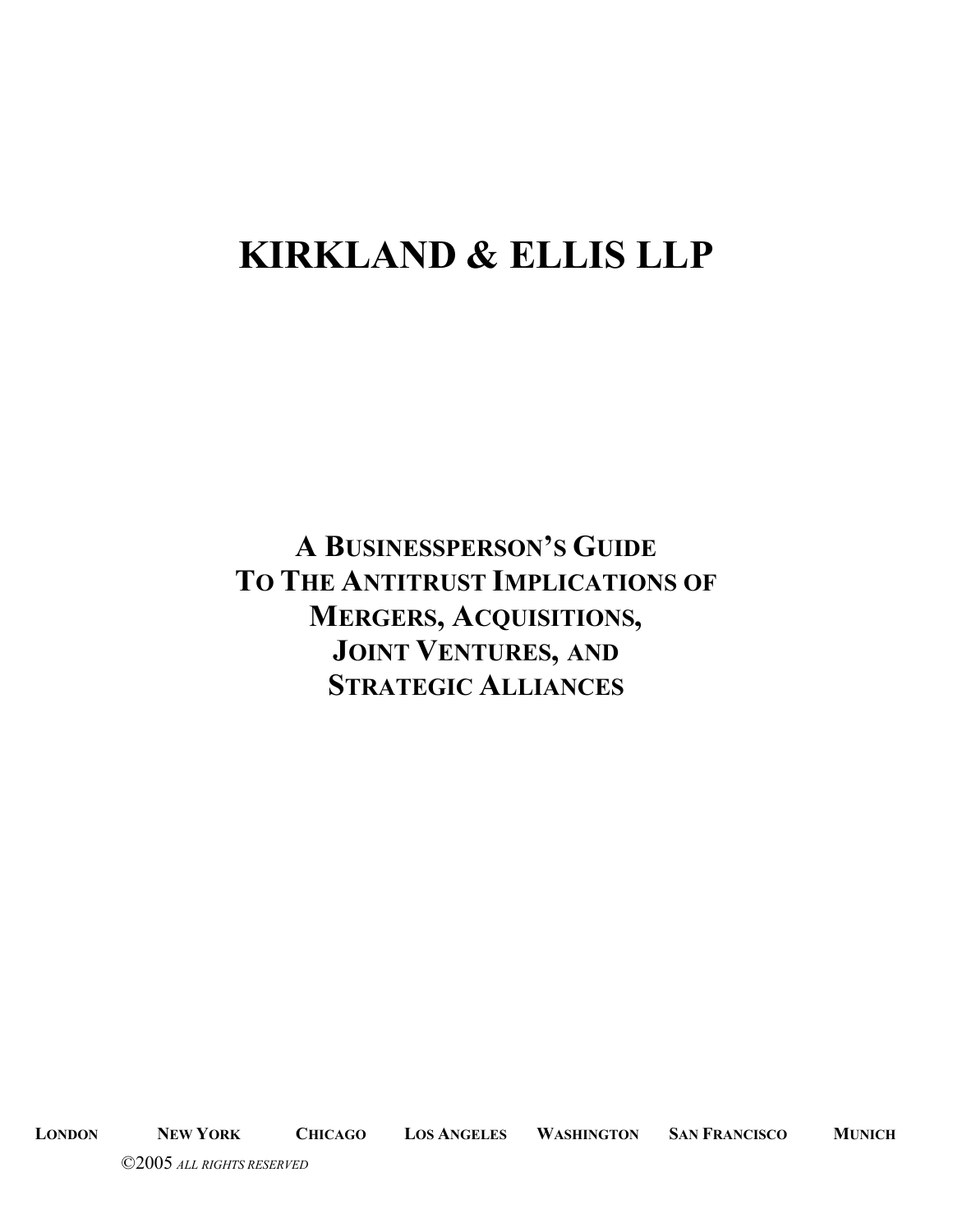# **CONTENTS**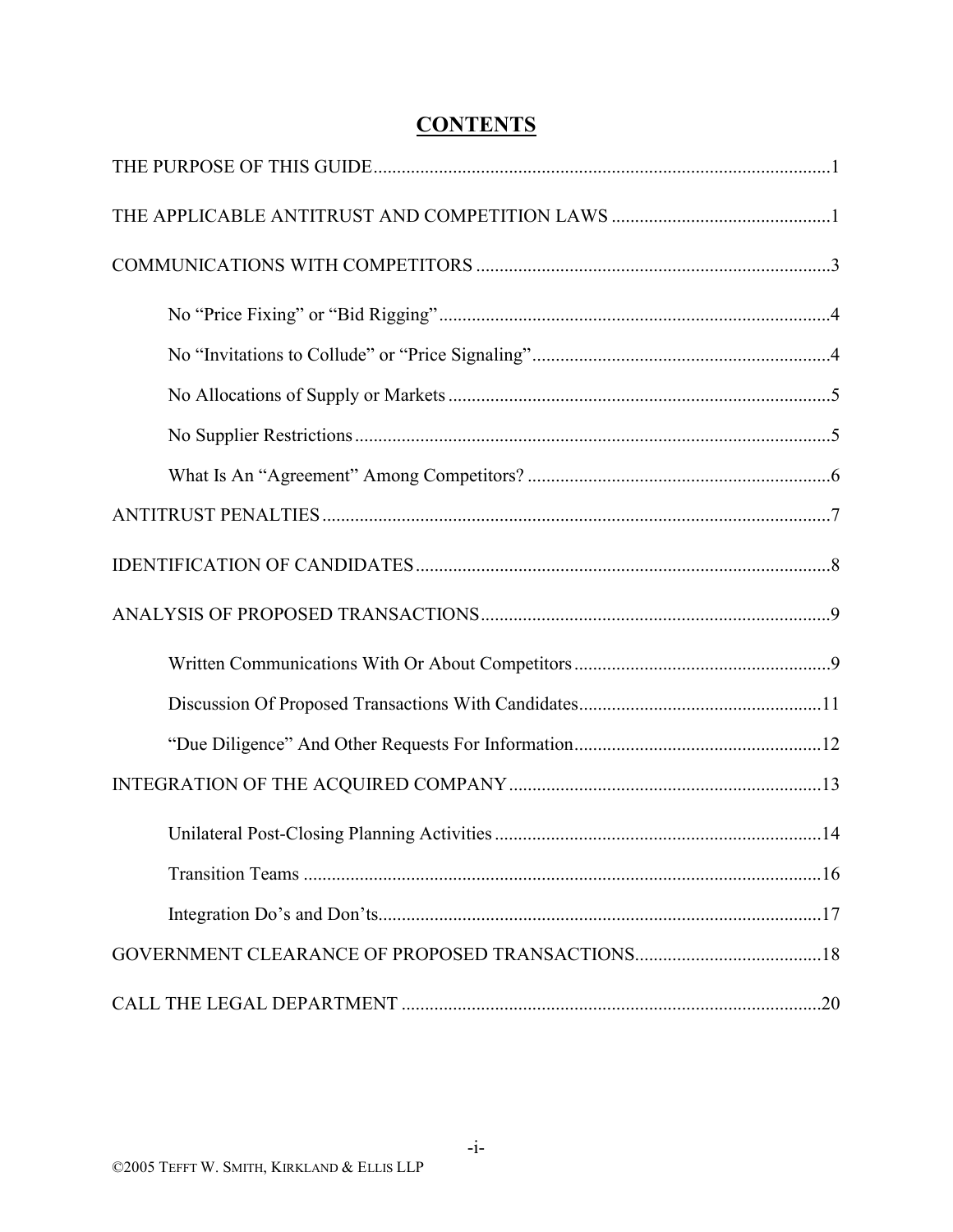#### **THE PURPOSE OF THIS GUIDE**

This Guide is intended to assist you in understanding the antitrust implications of potential acquisitions, mergers, joint ventures, and strategic alliances between the Company and other companies or their assets. It is designed to acquaint you with the general nature and overall scope of the antitrust laws and how they apply to such transactions.

This Guide is *not* a substitute for consultation with the Legal Department. It is intended to emphasize the importance of involving the Legal Department *whenever* you believe that antitrust issues may be raised. Consultation with the Legal Department is essential to maximize the likelihood of expeditious, cost-efficient consummation of deals and to make sure that the Company's policy of full compliance with the letter and spirit of the antitrust laws is implemented at *all* levels, and in *all* circumstances.

After briefly reviewing the applicable antitrust laws, this Guide explains the various antitrust issues raised at each stage of a potential transaction with another company – from the identification of a candidate, through due diligence, and ending in consummation and integration.

The guidelines discussed apply to all kinds of potential transactions, including: (a) *mergers*; (b) *acquisitions* of the stock or assets of another company; (c) *sales* of the stock or assets of the Company or sales of stock or assets of a subsidiary to another company; and (d) *joint ventures or strategic alliances* between the Company and other companies. For convenience, all of these types of transactions will be referred to in this Guide as "acquisitions" or "transactions."

The most sensitive acquisitions from an antitrust perspective are *horizontal* transactions, *i.e.*, those involving assets or businesses that compete directly with the Company in a given product or service category.

#### **THE APPLICABLE ANTITRUST AND COMPETITION LAWS**

The antitrust laws of the United States, the European Union and its member states, and now most other nations (including Canada, Mexico, Brazil, Japan, and even China) are broad and far-reaching. These laws affect nearly all of the Company's business activities and transactions, including acquisitions, mergers and other transactions.

The fundamental purpose of these antitrust laws is to promote free enterprise by prohibiting business activities that unreasonably restrain or suppress competition. The antitrust laws are seen as promoting "consumer welfare" because competition is believed to – and experience teaches it does – provide consumers with a greater supply of higher quality, more innovative products and services, at lower prices. Companies benefit from the antitrust laws as well, due to the stimulus to excellence provided by competition, and by protecting the Company from the actions of others, that unreasonably would hinder the Company's ability to compete freely in the marketplace.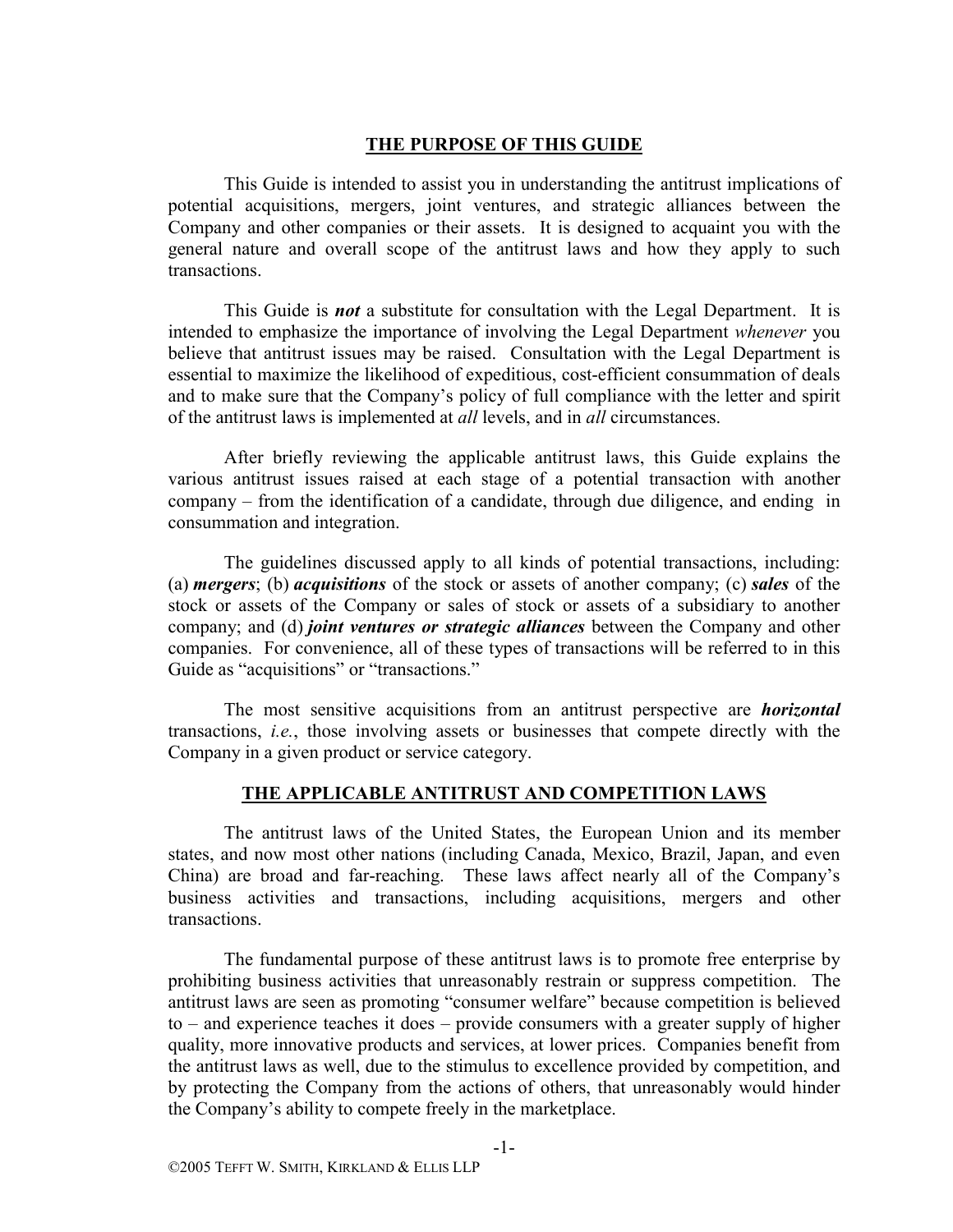One portion of the U.S. antitrust laws, Section 7 of the Clayton Act, specifically prohibits acquisitions that "*may*" lessen competition substantially. The principal concern is with transactions that will allow the acquiring company (or the joint venture entity) to control a sufficient portion of the industry's output of the goods or services (including research and development) involved, to be able to increase prices to consumers, by restricting its own output of those goods or services. This is called "unilateral" market power.

Another concern is prohibiting the development of "concentrated markets" (particularly those with 5 or fewer "effective" competitors). It is believed that in such markets, it is easy for the competitors to recognized that it would be in the mutual best interests of all them to follow the merged company's decision to restrict its output, so as to increase overall market prices. This is called "tacit" collusion or "mutual interdependence."

A *presumption* has been established that any transaction that would reduce the number of competitors from 3 to 2 should be prohibited. However, some such transactions have been permitted, based on a persuasive showing of the pro-competitive purposes of – and the consumer benefiting effects likely to result from – the transaction, as discussed later herein.

Antitrust authorities carefully examine *any* transaction between the Number 1 and 2 companies in any "market." The government antitrust and competition authorities tend to define "markets" for goods or services *very* narrowly (e.g. "office products superstores" rather than just "office products," "premium" rather than all "ice cream," etc.), in order to minimize the arguable number of effective competitors in the market being analyzed for likely competitive effects.

The European Union (and now most other nations) have "merger control" laws prohibiting transactions that create a "monopolist" or "dominant" firm (*i.e.*, one capable of unilaterally affecting price by restricting its own output) or increase the likelihood of "shared dominance" or "mutual interdependence."

A specific additional concern as to *joint ventures* is that they may facilitate agreements between the companies involved relating to products or services marketed by them which are *not* part of the joint venture (e.g. an oil and gas drilling joint venture yielding coordination on gasoline pricing).

This Guide obviously cannot recap all the antitrust laws from every nation in which the Company does business. There are countless variations in the provisions of such laws and their application.

The simple rule is: *Employees should exercise the same degree of caution in conducting business in all nations as they exercise in the United States.* The Legal Department should be asked for specific antitrust counseling about non-U.S. antitrust requirements, particularly in regard to any communications or other relationships with competitors.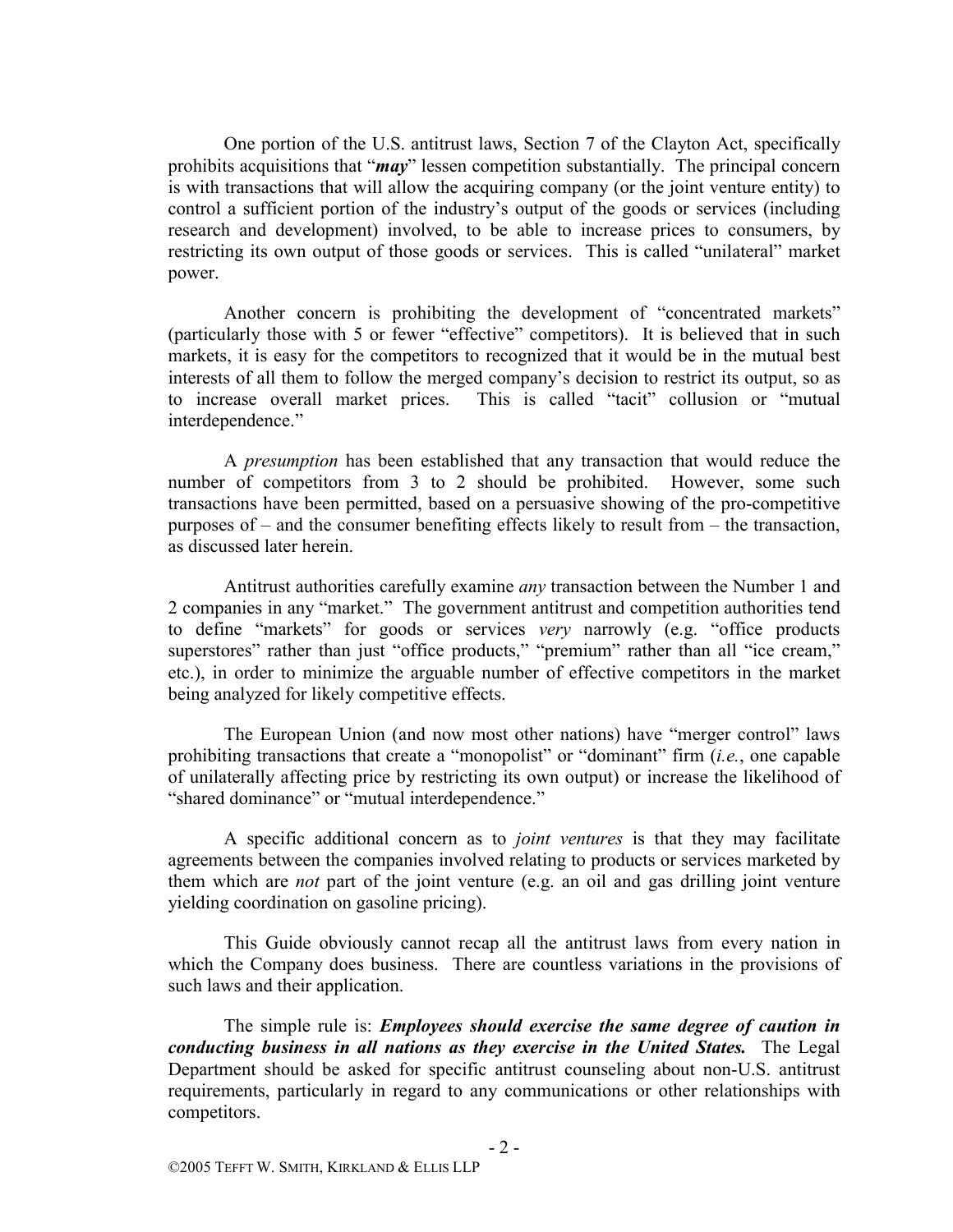The watchword for antitrust compliance is "independence."

The Company acts *independently* in all its business activities: when it selects its acquisition, merger, joint venture or strategic partner candidates as well as when it selects its customers and suppliers; when it decides what products to make or services to offer, and what quantities to produce; when it sets the prices at which it buys or sells and decides on the other terms and conditions of its sales and purchases.

When the Company enters into legitimate business transactions with an actual or potential competitor (*e.g.*, a supplier or customer who is also (or *could* become) a competitor), the Company will do so *only* for its own independent business reasons and *only* with *prior* Legal Department approval.

When the Company enters into joint ventures, it will make *no* agreements with its joint venture partner(s) that limit the Company's freedom of action on any matters outside the necessary scope of the joint venture, such as limiting the Company's ability to compete with the joint venture, *without the prior approval of the Legal Department*.

# **COMMUNICATIONS WITH COMPETITORS**

The antitrust laws *prohibit any discussions* with a competitor relating to:

- prices, price levels or trends, or terms of sale;
- output or production planning or capacity utilization;
- customer relationships or sales volumes;
- discounts, allowances for promotions, advertising, or sales and marketing programs; or
- costs, cost structures or profit levels.

*Caution* should be taken as to *any* communication with a competitor. *Beware* of any topics which would suggest anything inconsistent with the Company's freedom to act independently in the conduct of its business. There are *no* **"**safe" communications with competitors.

There is *NO EXCEPTION* in the antitrust laws for discussions with a competitor in the context of a potential acquisition or other transaction. A company remains a competitor until the closing has taken place, *even if* there is a signed, definitive agreement to purchase the company and the closing is scheduled for a date certain in the near term.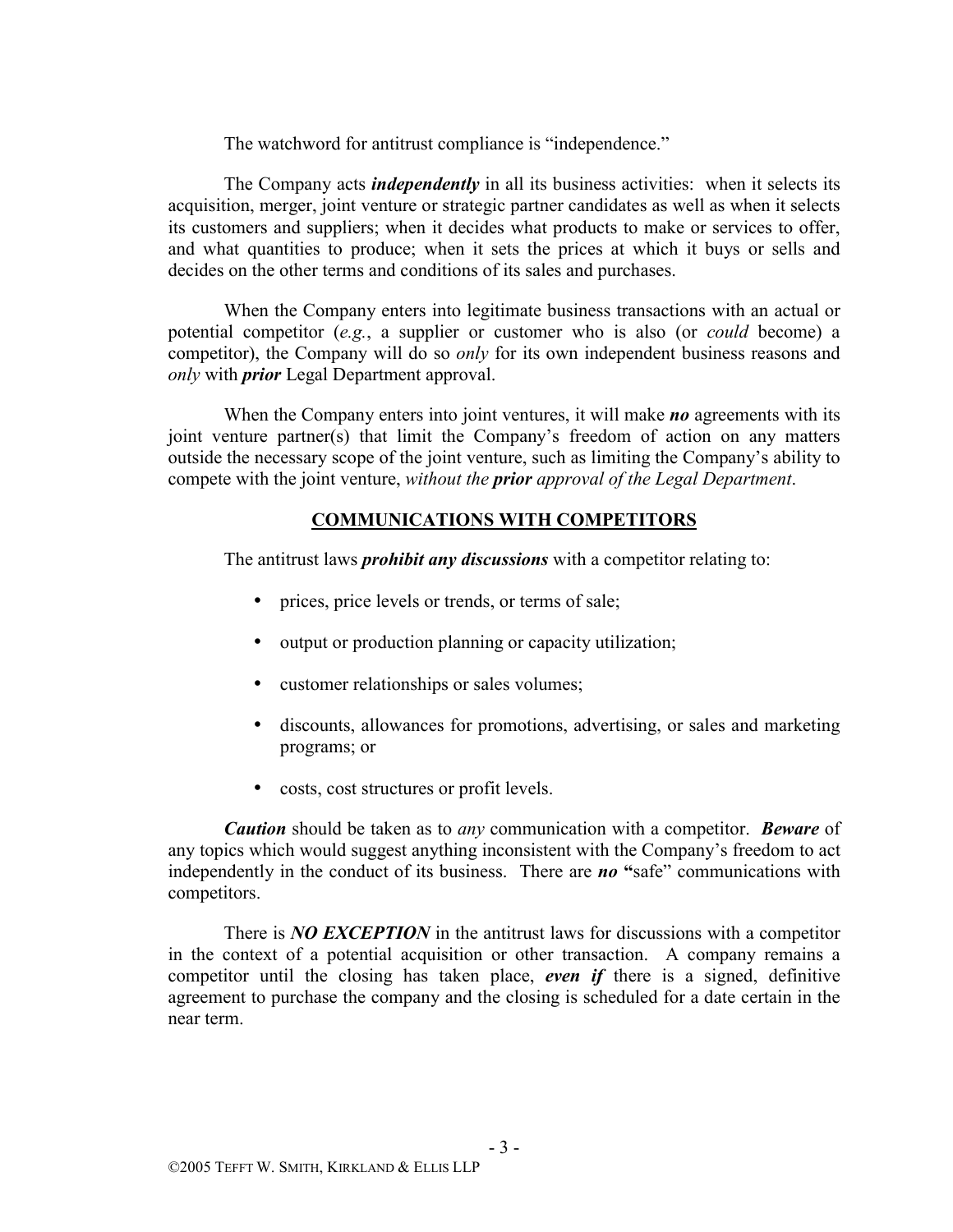#### **No "Price Fixing" or "Bid Rigging"**

"Price fixing" is the most frequently and vigorously prosecuted type of antitrust violation – worldwide. Persons guilty of price-fixing affecting the United States can go to *jail* for up to *10 years.* 

The prohibition against "price fixing" applies broadly to any understanding or "agreement" with respect to prices, price levels or trends (up or down), credit terms, promotional programs (*e.g.*, whether to advertise), or other terms and conditions of sale (*e.g.*, F.O.B. or freight terms).

"Price fixing" can occur even if there is *no* agreement on specific prices. To be found guilty of price-fixing only requires an understanding, by two or more competitors, to raise, lower, peg, or even just stabilize (or stop lowering) the prices at which they sell products or services or the prices that they will pay for inputs.

An employee and the Company can be found guilty of "price fixing" even if the understanding does *not* work. Long experience teaches that price fixing efforts *never* work for any sustained period of time (absent government participation and enforcement, like exists for OPEC).

> **EXAMPLE**: Representatives of two competitors are in a discussion about a possible joint venture when someone says, "These falling prices are killing us. I don't know about anyone else, but we are going to hold the line." Within a month, prices of both competitors begin to firm. That would be "evidence" of an agreement to fix prices.

An executive can be prosecuted – *criminally* (i.e. go to jail) – even if he or she is only aware of "price-fixing" by a subordinate and the executive fails to take action to stop it.

#### **No "Invitations to Collude" or "Price Signaling"**

Even an *attempt* at fixing prices will be aggressively prosecuted by the antitrust authorities. Thus, if the competitor in the foregoing example does *not* also "hold the line," the company making that statement can be prosecuted for an "invitation to collude."

Indeed, the competitor can turn the person making the "hold the line" statement in to the antitrust authorities for prosecution. That happened to the chairman of American Airlines when he made a statement to the Chairman of Braniff suggesting that both of them raise prices. *The Braniff CEO tape recorded the conversation, and then gave the tape to the Department of Justice's Antitrust Division.*

The U.S., the E.U. and most other countries have policies ("leniency programs") encouraging companies and individuals to report even potential price-fixing by competitors, by promising not to prosecute the "whistleblower." Companies have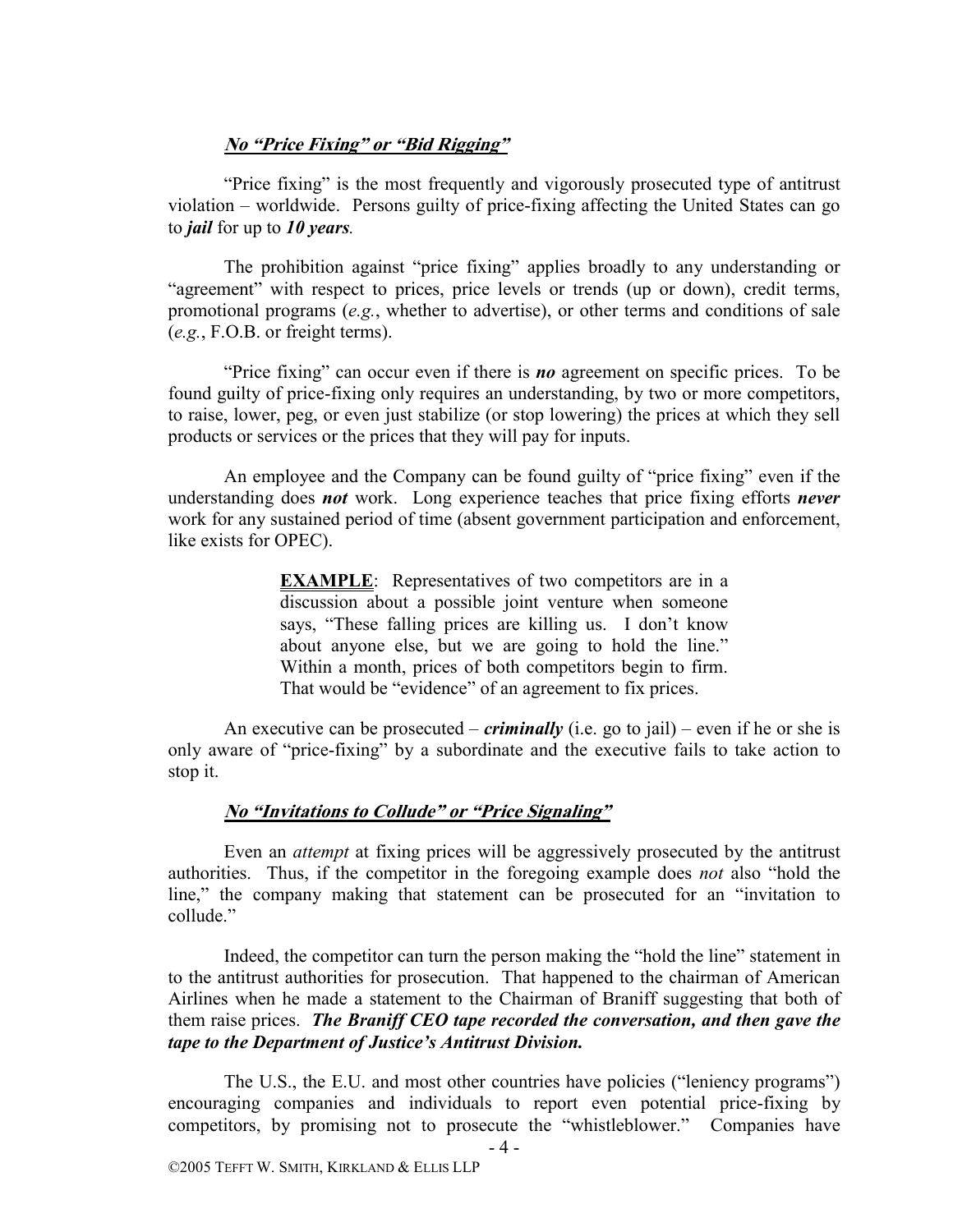increasingly blown the whistle, both to save themselves *and* to burden their competitors with the expense of a government investigation and the potential for huge fines. In the U.S. and E.U., many criminal fines in excess of *\$100 million* have been imposed – including one *\$500 million* fine.

**Beware** of announcements of planned price increases. Future prices should only be communicated to those people with a *legitimate* business need to know. Any such announcement should be issued no further in advance of the effective date than is reasonably necessary for the customers' *legitimate* business planning purposes. The antitrust authorities carefully monitor advance price announcements to see if companies are engaged in "*price signaling"* as a way of achieving an agreement to raise or stabilize prices.

With the exception of mass, direct-to-consumer goods, it is unlikely there will ever be legitimate business reasons for a press release about future price increases. However, announcements *may* be necessary to financial analysts of a publicly held company, where a planned price increase may be material to future earnings projections.

*Future prices are the most antitrust sensitive topic*. Therefore, any discussion about future prices with competitors, the press, or the public should only occur *after* consultation with the Legal Department and in a manner and at a time *approved* by the Legal Department.

#### **No Allocations of Supply or Markets**

Agreements among competitors (or potential competitors) concerning the quantities of goods to be produced, marketed or purchased, the geographic areas into which they will be sold, or the customers to whom they will be sold, are considered by the antitrust laws to be just as serious as "price fixing."

> **EXAMPLE**: Because of a concern that supply and demand might be out of balance in a particular market area, in the course of acquisition negotiations, one competitor discusses with another competitor how much they intend to supply to that market area. That can be used as evidence of an agreement to allocate markets.

(Agreements relating to product quality also may be illegal, but *some* joint actions – such as those involving public standard setting, joint research and development or production – may be permitted. However, *no* such joint actions should be discussed with a competitor without *prior* Legal Department approval.)

#### **No Supplier Restrictions**

Agreements with suppliers who are actual or potential competitors concerning the quantities or prices of their sales to other purchasers or competitors, or their sales areas or customers, also could have the effect of illegally allocating supply or markets.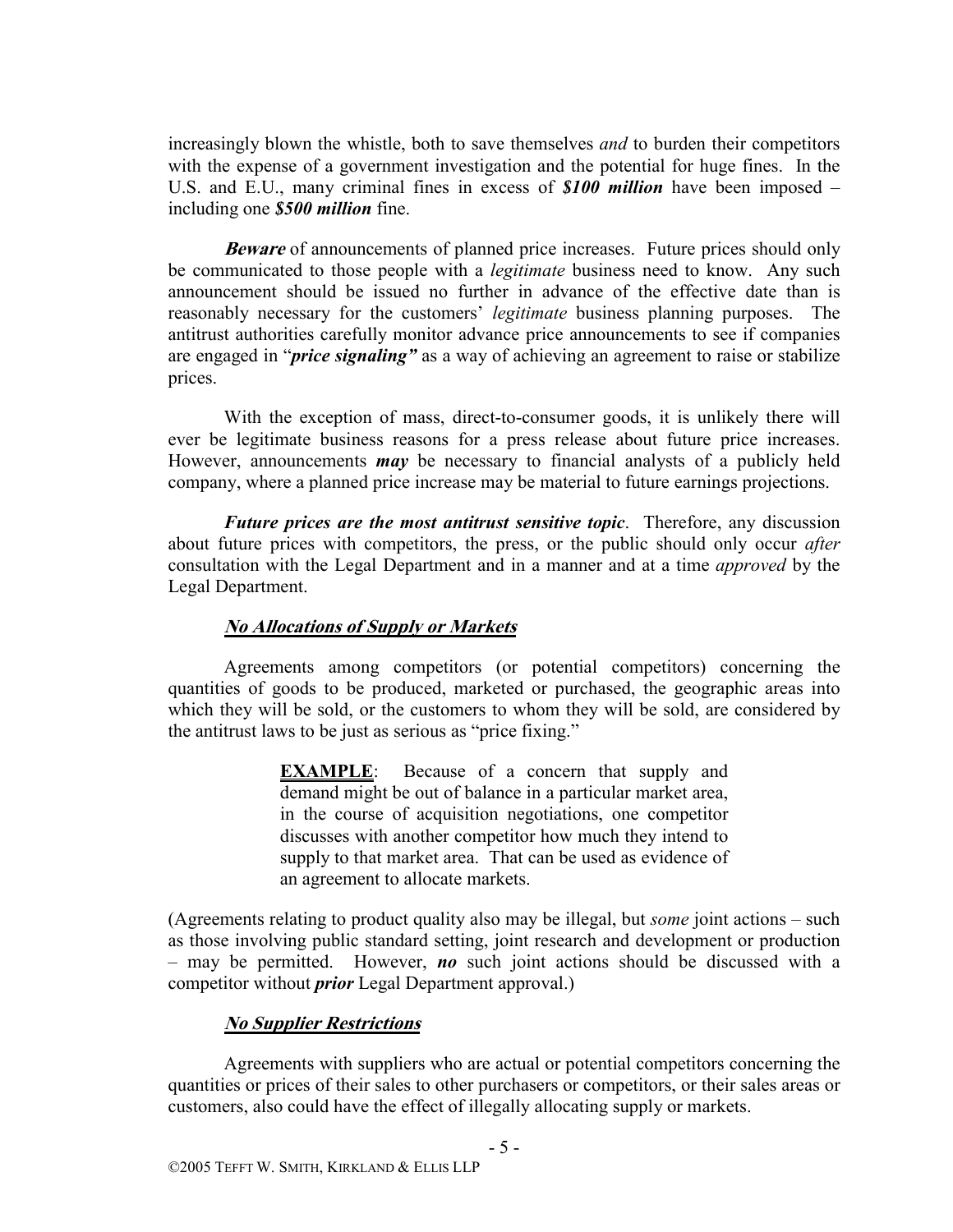**EXAMPLE**: In the course of possible joint venture discussions with a supplier believed to be considering a move into a new sales area as a direct competitor, the customer/competitor discusses with the supplier a desire to prevent the supplier from competing against it. When the supplier begins to compete, the customer/competitor threatens to stop purchasing from him as a condition for entering the joint venture. If the supplier stops competing, that could be found to be an agreement with the supplier to allocate markets between them. If more than one customer/competitor is involved, such conduct could be used as evidence of an illegal group boycott agreement.

(Some *exclusive* supply arrangements may be legal. *No* such arrangements should be made *without prior approval by the Legal Department*.)

*In short***,** *no* discussion with any representative of a competitor or a potential competitor about a potential acquisition or joint venture should take place *without prior*  Legal Department approval.

#### **What Is An "Agreement" Among Competitors?**

In antitrust law, many terms are used to refer to an "agreement" among competitors, including "contract," "combination," "conspiracy," "understanding," "meeting of the minds," and "common scheme." An "agreement" need **not** be expressly stated or in writing: it may be found to exist with *no* actual offer or acceptance.

An "agreement" may be proven entirely by indirect or "circumstantial" evidence. Communications among competitors that do not themselves involve any agreement often are used as "circumstantial" evidence of the existence of an "agreement" that goes well beyond the scope of the communication itself.

Meetings to discuss potential acquisitions or joint ventures, as well as trade association meetings, social contacts, telephone calls, casual remarks — indeed any communication with a competitor's employees — can be used as "circumstantial" evidence of an "agreement."

> **REMEMBER**: There are no such things as "*off the record"* conversations or "*gentleman's agreements"* with competitors.

> Anything an employee says to (or writes about) a competitor can be used as evidence of an agreement in violation of the antitrust laws.

> *All* emails will be searched. Today's computer forensic technology means that almost anything "deleted"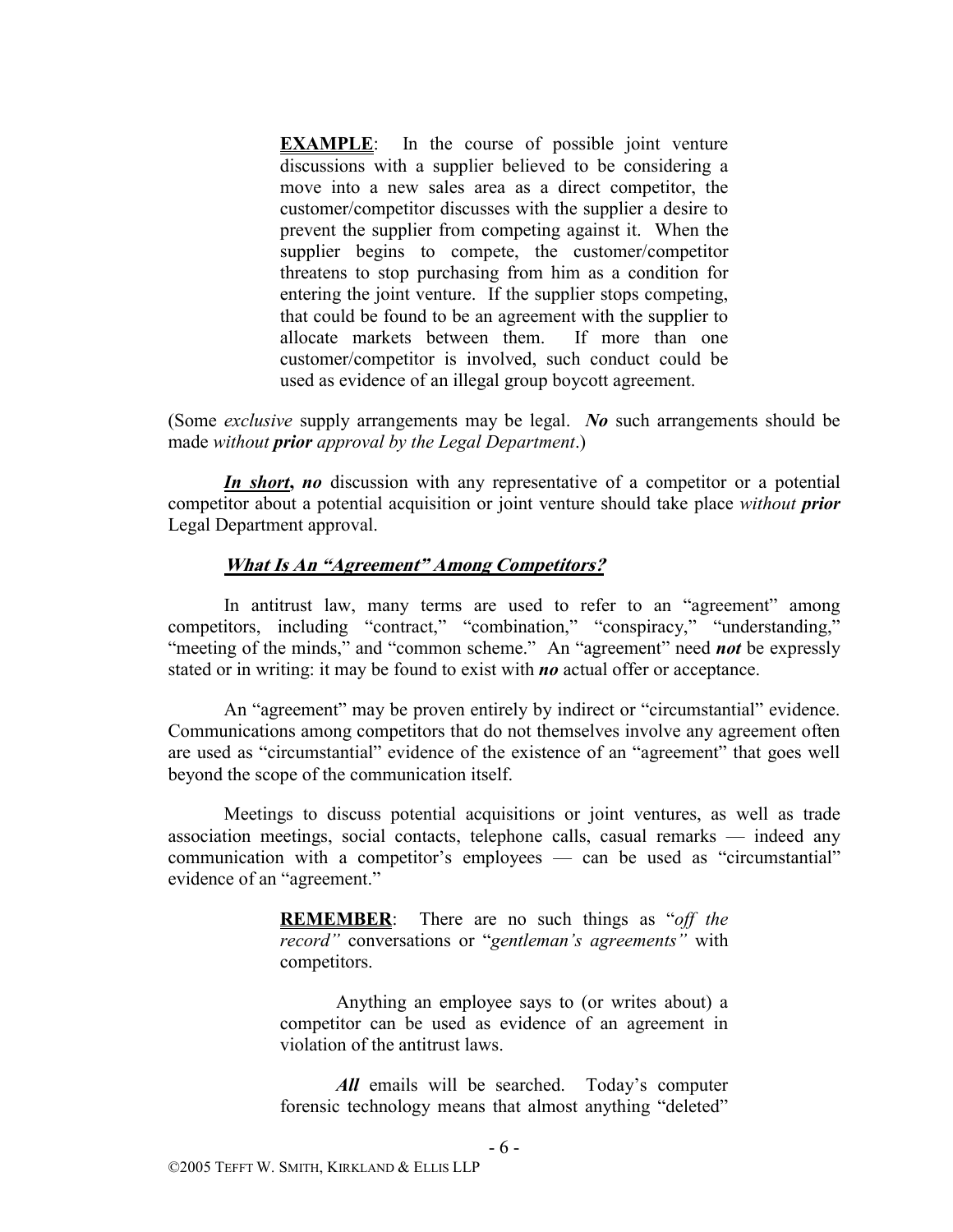can be recovered and, in investigations, deleted emails are routinely recovered – and often are "damaging," meaning they can prompt an investigation of – or even kill – a deal.

**WARNING**: If a competitor, in connection with an acquisition or joint venture discussion, or at a trade association meeting or elsewhere, initiates a discussion (or sends an email) on any of these subjects (*i.e.*, *future, rather than past* prices, output, customers or suppliers), immediately discontinue the discussion, and firmly announce your objection and unwillingness to participate in such discussions or communication by stating "it is legally improper to discuss such matters." If the person persists, leave the meeting.

Report any such discussion (or provide any email received from a competitor) *immediately* to the Legal Department.

#### **ANTITRUST PENALTIES**

U.S., E.U. and most other nations "merger control" laws are civil, *not* criminal statutes (*i.e.*, the government will seek to enjoin or unwind transactions, *not* seek criminal penalties or jail time).

However, the penalties for price fixing and the other antitrust prohibitions discussed above are *severe*. They can result in court orders that restrict the Company's ability to make future acquisitions, or restrict the way the Company does business.

Price-fixing violations will result in substantial fines. In the U.S., the government seeks prison sentences (up to *10 years* for each offense) in *every* criminal prosecution for "price fixing." The Company can be fined up to *\$100 million* for each violation or *double* the amount of any overcharge, whichever is *greater*. As noted, a fine of **\$***500 million* was imposed on one company.

It is a certainty that time-consuming and costly private litigation on behalf of direct and indirect purchasers will follow *any* allegation of price-fixing, with claims for three times the amount of actual damages ("*treble damages"*), plus what typically prove to be substantial attorneys' fees.

Additionally, there are typically "*securities fraud"* claims brought for the failure to disclose the existence of the price fixing or the failure of management to properly manage the Company, on the theory that the value of the Company's stock was artificially inflated by the increased revenues and profits achieved through the pricefixing.

You, your Company, and your fellow employees all are put at grave risk by violations of the antitrust laws. The mere allegation of individual or Company criminal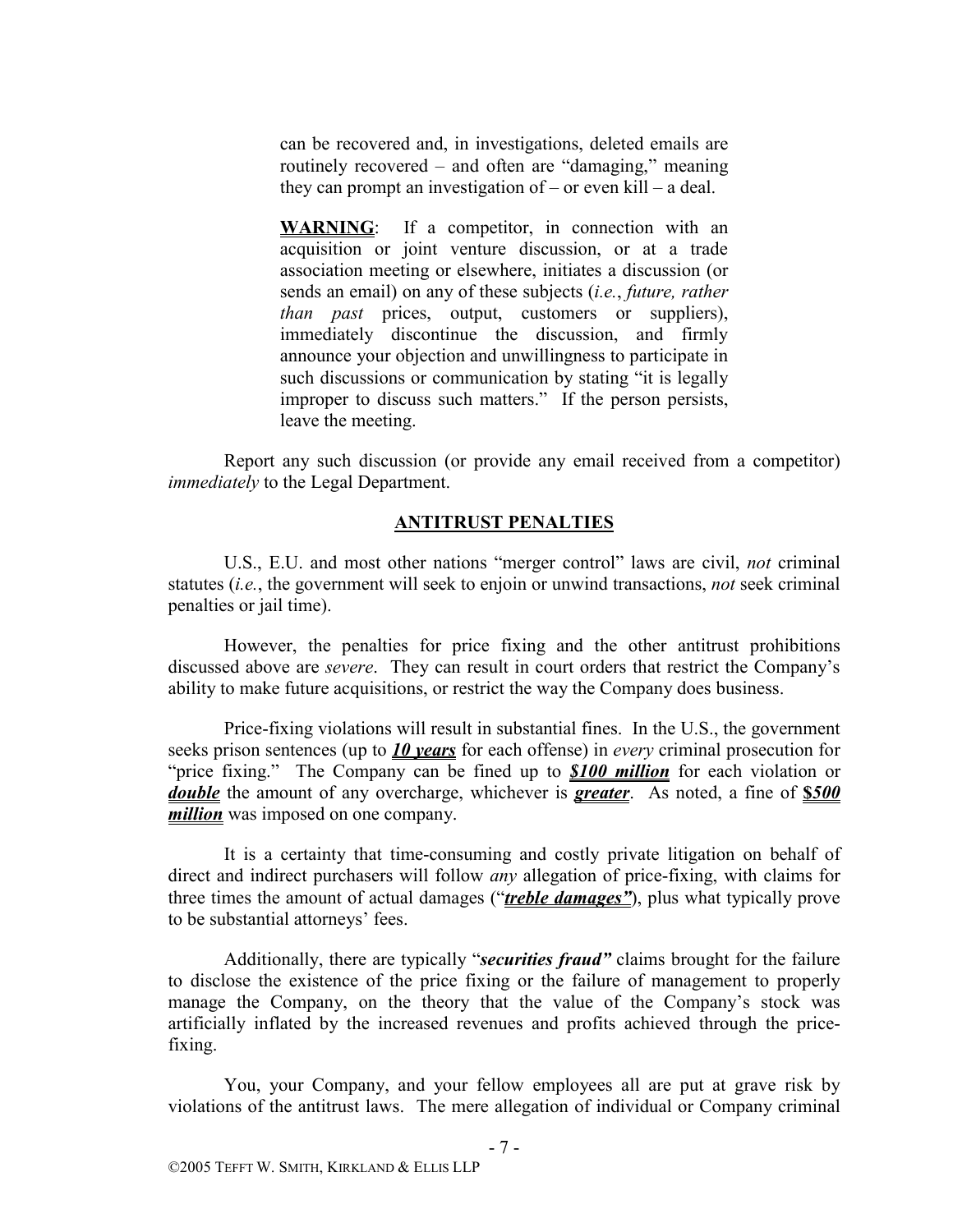wrongdoing can seriously damage your and the Company's reputation with customers. Acquittals rarely receive as much publicity as indictments.

The Company is determined not to let its employees or itself be exposed to such grave risks. The Company's belief in the free enterprise system and the rule of law are buttressed by the certainty that *no imagined gain is worth the risk of violating the antitrust laws*.

#### **IDENTIFICATION OF CANDIDATES**

Potential candidates for acquisitions or joint ventures are brought to the Company's attention from a variety of sources. The Company may be contacted by a potential suitor, an investment banker or identify a candidate internally. Before proceeding to any in-depth analysis of a potential partner, *public* sources should be reviewed to determine whether the target company (or potential suitor) or *any* of its assets are in the same (or a related) line of business as the Company's.

Key *preliminary* questions: Is this a transaction with a competitor? What are the *pro-competitive* supply and innovation enhancing benefits likely to result from the transaction? How will consumers be helped by this transaction? Who will not like this transaction?

The law looks at competitive overlaps in "*any* line of commerce," not just the *principal* line of business of the candidate. Therefore, inquiry must be made into *all* of the product lines of the target company or any of its assets proposed to be included in the transaction. If there is an overlap, the Legal Department should be consulted *immediately*  to determine the degree of antitrust sensitivity.

Most acquisitions and joint ventures are lawful – indeed, *pro*-competitive. They result in demonstrable and desirable "synergies" and cost-savings through the greater and more efficient output of goods and services, at lower per unit costs, and through more effective and innovative research and development, production, marketing, distribution, and management.

That said, the more directly the candidate is a competitor of the Company and the more successful the candidate is in an overlapping line of business, the more closely a proposed transaction will be scrutinized for its likely competitive effects, *even if* that line of business represents only a small percentage of the value of the total transaction.

You should *not* reject any desired merger or other transaction because of perceived antitrust sensitivity without first consulting the Legal Department.

There are many factors that influence the likely competitive effects of a transaction which should be taken into account; *e.g.*, the identity of the other present or likely competitors; how difficult it would be for them to expand supply if prices increase; the characteristics and practices of the buyers and sellers of the products or services involved; the history of prices and profits in the industry; possible changing market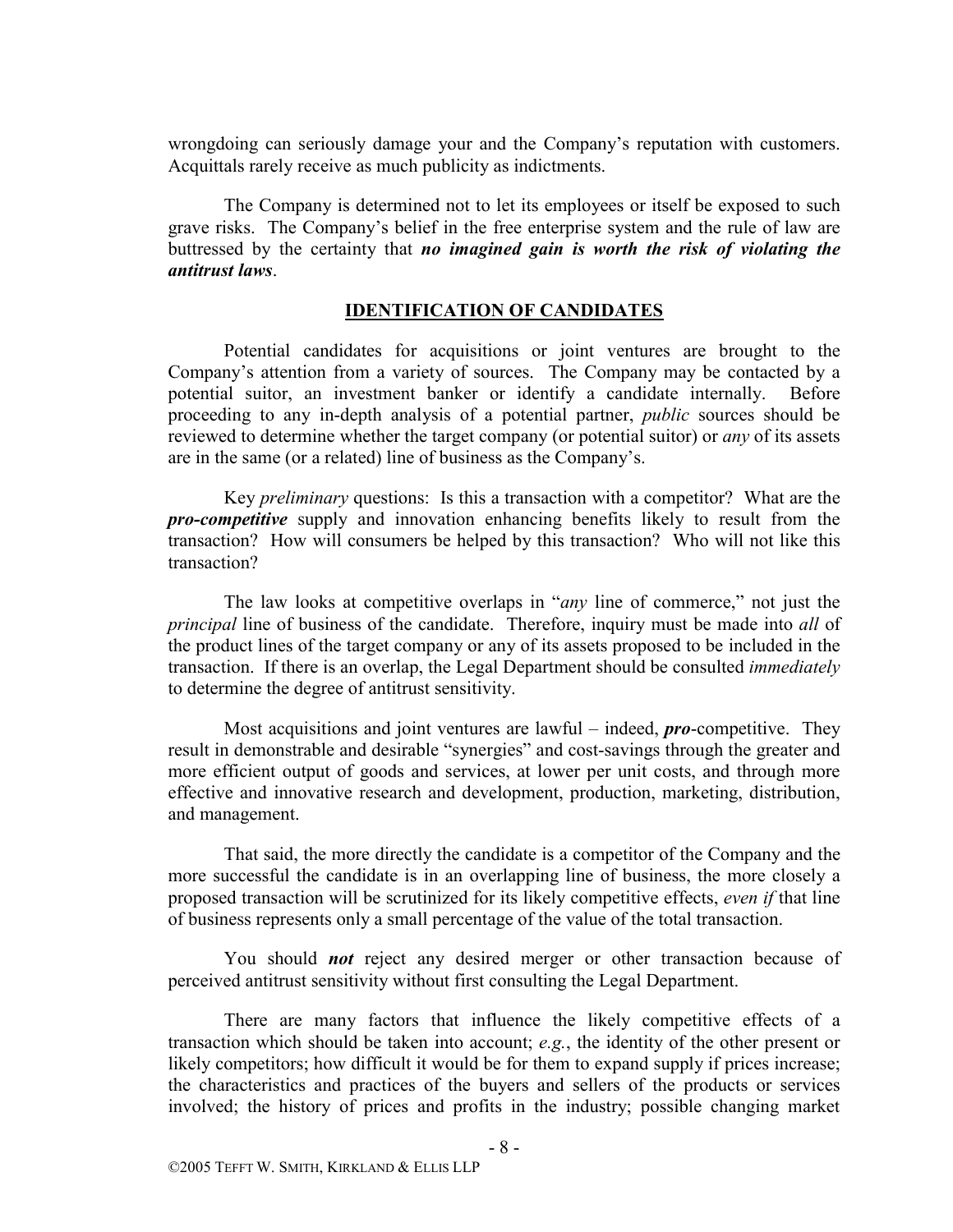conditions relating to technological innovations and the like; and the possible ability to spin off any potentially offending assets to another buyer.

*In short*, you should *not* do your own antitrust analysis of a proposed acquisition or joint venture. *Antitrust review is the responsibility of the Legal Department.*

#### **ANALYSIS OF PROPOSED TRANSACTIONS**

You should keep in mind that *all* documents (including *especially* emails), relating to a proposed acquisition or joint venture – that are not prepared for or by the Company's attorneys – are subject to inspection by government antitrust agencies in connection with the government's review of a transaction.

#### **Written Communications With Or About Competitors**

**NOTE**: The documents subject to production are "business related" documents and not just "company forms" or "corporate files." This requires the production of "personal" files, computer diskettes and backup, "Email" memory files, handwritten notes, calendars, diaries, appointment books, and other written or computerized materials maintained in connection with your due diligence and other work on the transaction.

Therefore, business analyses of a potential acquisition or joint venture should *not* contain assessments of the antitrust implications of the transaction. References to "product" or "geographic markets" (*e.g.*, the "West Coast market") should be avoided. Rather, documents should refer to "product categories" or "areas of current operation."

**Avoid** "market power" characterizations, *e.g.*, "dominant firm," "price leader," "aggressive" or "passive" competitor. Comments about other competitors, or the state of competition in the line of business involved, should be included only to the extent necessary to the business analysis of the desirability of a proposed acquisition or joint venture.

Most lines of business are *vigorously* competitive. That is *good* from an antitrust perspective.

It is important to document the *pro*-competitive reasons for the acquisition or joint venture. Contemporaneous documents that discuss the cost savings, output expansion, or other benefits for customers that will result from the deal are the most persuasive to government regulators.

The following specific guidelines should be kept in mind in preparing documents for any purpose, including those prepared in connection with acquisitions or joint ventures: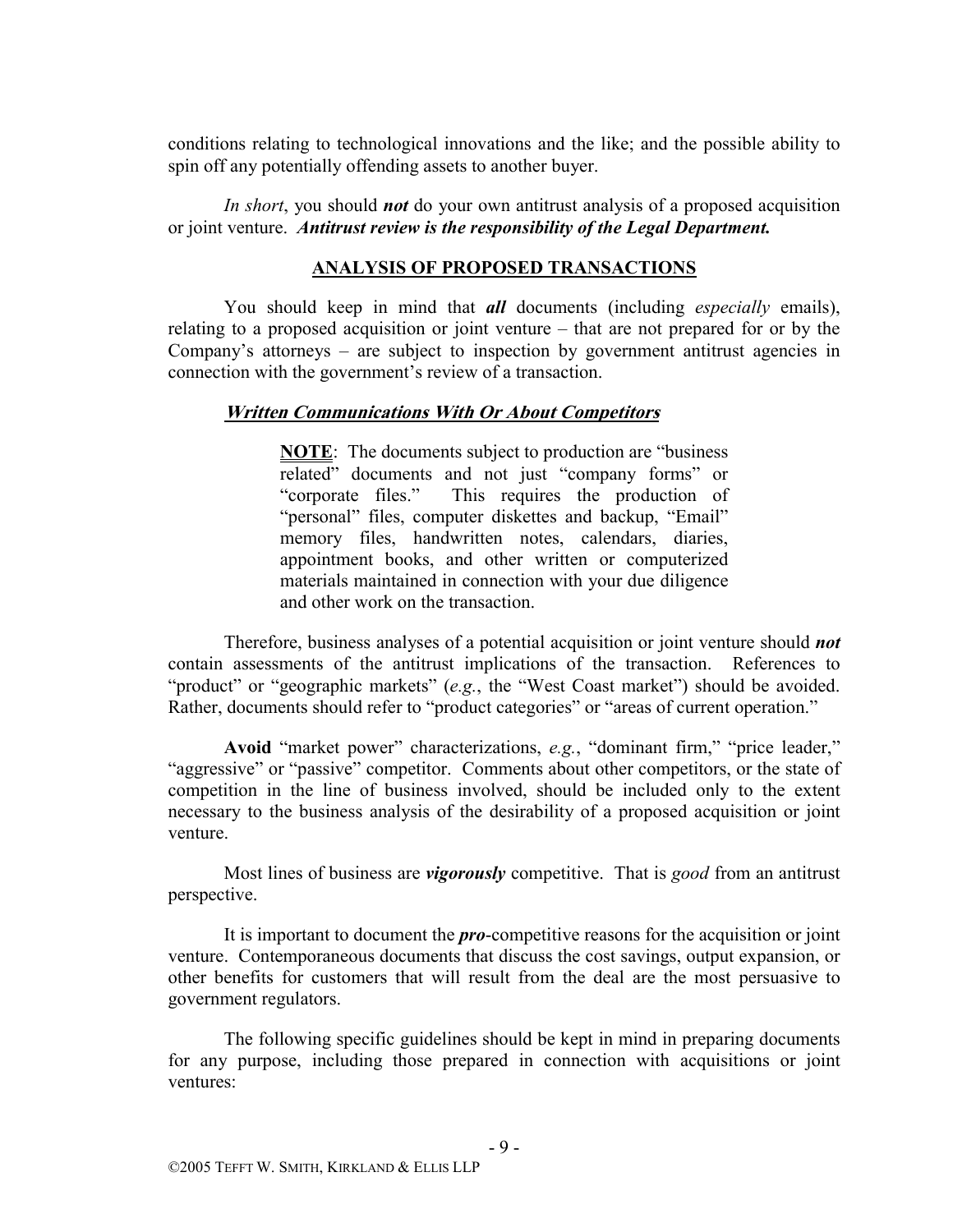- *Do not* use words suggestive of illegal or surreptitious behavior, such as "please destroy after reading."
- *Do not* overstate the significance of the Company's competitive position or of our production or marketing strategy, *e.g*. "dominant position," "this will cripple the competition," or "price leader."
- *Do not* speculate on the ability of the Company to raise prices or have "market leverage" after the acquisition.

**Beware** of pro forma financial statements! *Do not* forecast non-cost based post-merger price increases!!

- *Do not* speculate about the difficulties other firms would face in attempting to enter the industry or expand output.
- *Do not* speculate on the inability of other firms to compete in a product category.
- *Do not* speculate or comment on the legality or potential illegality of any particular business conduct.
- *Do not* describe as undesirable or objectionable the competitive activities of competitors or customers. Customers are "lost," *not* "stolen;" "price cutting" is *not* "unethical;" and persons who charge lower prices than the Company are *not* "irresponsible." The acquisition target is *not* an "aggressive competitor" which is "destroying margins."
- *Do not* use language that suggests "collusive" conduct, *e.g.*, "industry agreement," "industry price" or "industry policy."
- *Do not* use "code" names for projects that suggest market power, *e.g.*, "Project Overlord" or "Bold Stroke."

Email and other documents often are written about competitive matters. Sometimes, ambiguity in these materials may convey the erroneous impression that there has been contact with competitors regarding prices or other matters of antitrust sensitivity. Every written communication with or about a competitor should have a clear, lawful purpose and must be drafted carefully to so reflect. The purpose should be apparent on the face of the document. Ambiguous language *must* be avoided.

# **Re-read emails –** *before* **pressing send – with these guidelines in mind!**

There should be absolutely *no* mention of discussions with a competitor regarding prices, supply, or competitive bids, except where the Company is a supplier or a customer of the competitor. In those cases, any exchange of prices, supply information, or bids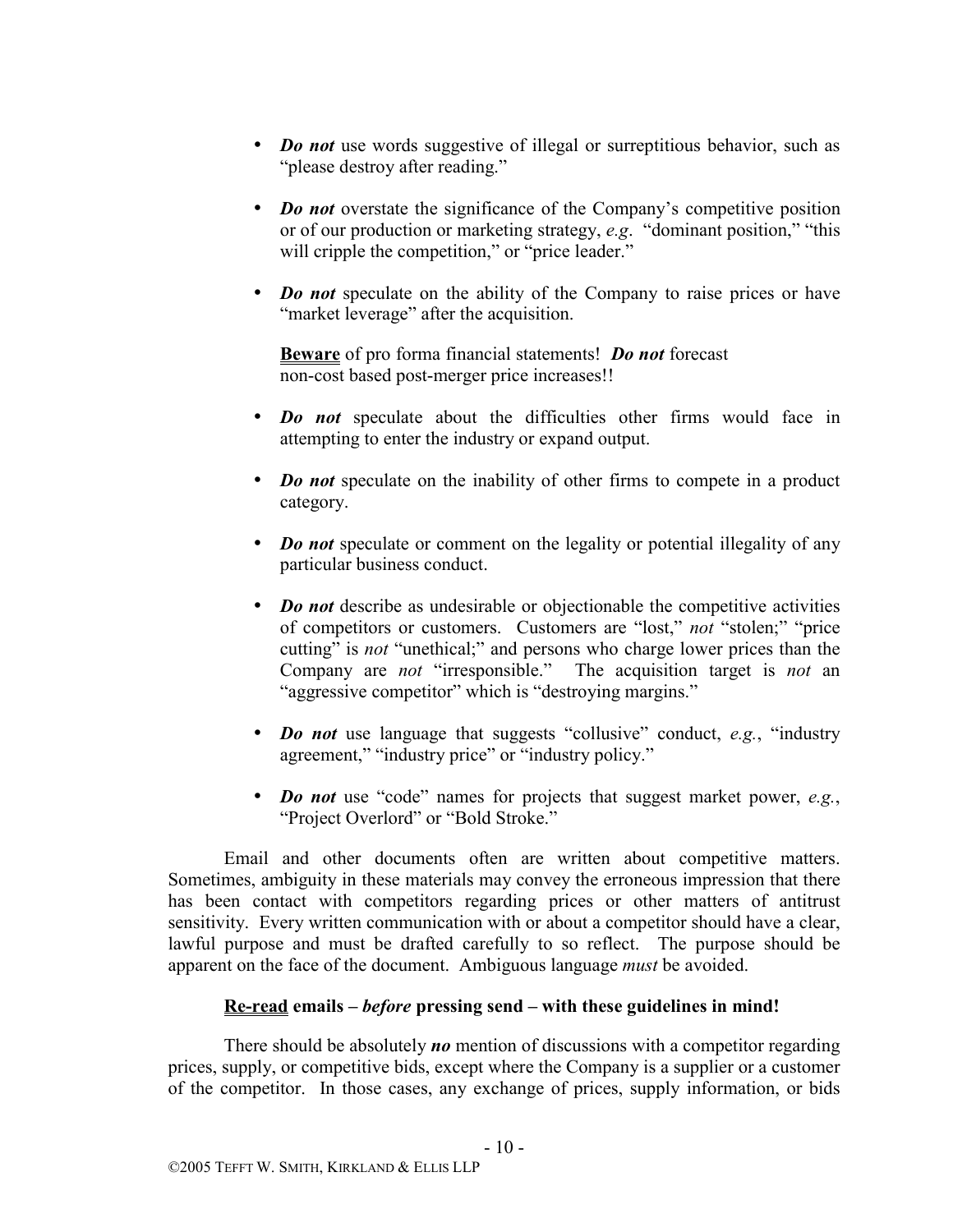must be limited to the specific transaction at issue, and to only the information necessary to complete the transaction.

Even internal communications about a competitor's pricing, supply, or marketing decisions may present antitrust risks *unless* the document states a *proper* source of information, such as a customer or government report. A poorly worded document could be misconstrued and used as evidence by a government official seeking to stop a transaction or prove price-fixing.

Documents that contain careless and inappropriate language may make conduct that is perfectly legal look suspicious or collusive. "Facetious" or "ironic" comments may seem funny and be understood by other "insiders" – *at the time* – but invariably can be misinterpreted – *after the fact* – by a government agency or court.

**In short**, don't joke around! Write only what you are willing to hear read in Court!

> **CAUTION**: Handwritten notes and "marginalia" *must* be produced along with the underlying documents. "Email" systems keep memory copies of materials that you may believe you have deleted. These "marginalia" and "Email" comments can be *fatal* to a transaction. As noted, today's technology makes "deletion" almost impossible.

*In sum*, the time spent in writing clearly and following these instructions is an important part of your job and the Company's antitrust compliance efforts. The Legal Department is prepared to assist you in this regard.

Documents and emails can be (and where important, *e.g.* Board presentations, *should* be) submitted – marked "**DRAFT**" – to the Legal Department for review *prior* to finalization.

#### **Discussion Of Proposed Transactions With Candidates**

Where competitors are involved, it should be clear from the outset that the sole purpose of any discussion is to negotiate a possible acquisition or joint venture. Participation should be *limited* to those persons *necessary* to that stage of the discussion.

The subject matter should *not* include discussion of competitors, customers, current or future pricing plans or terms of sale, costs or profits *unless* (and only to the extent) absolutely necessary to the finalization of a proposed transaction.

Whenever practicable, a representative of the Legal Department should be present.

> **REMINDER:** All documents (not prepared by a lawyer or for the Legal Department's review) relating to any discussions with a competitor are subject to inspection by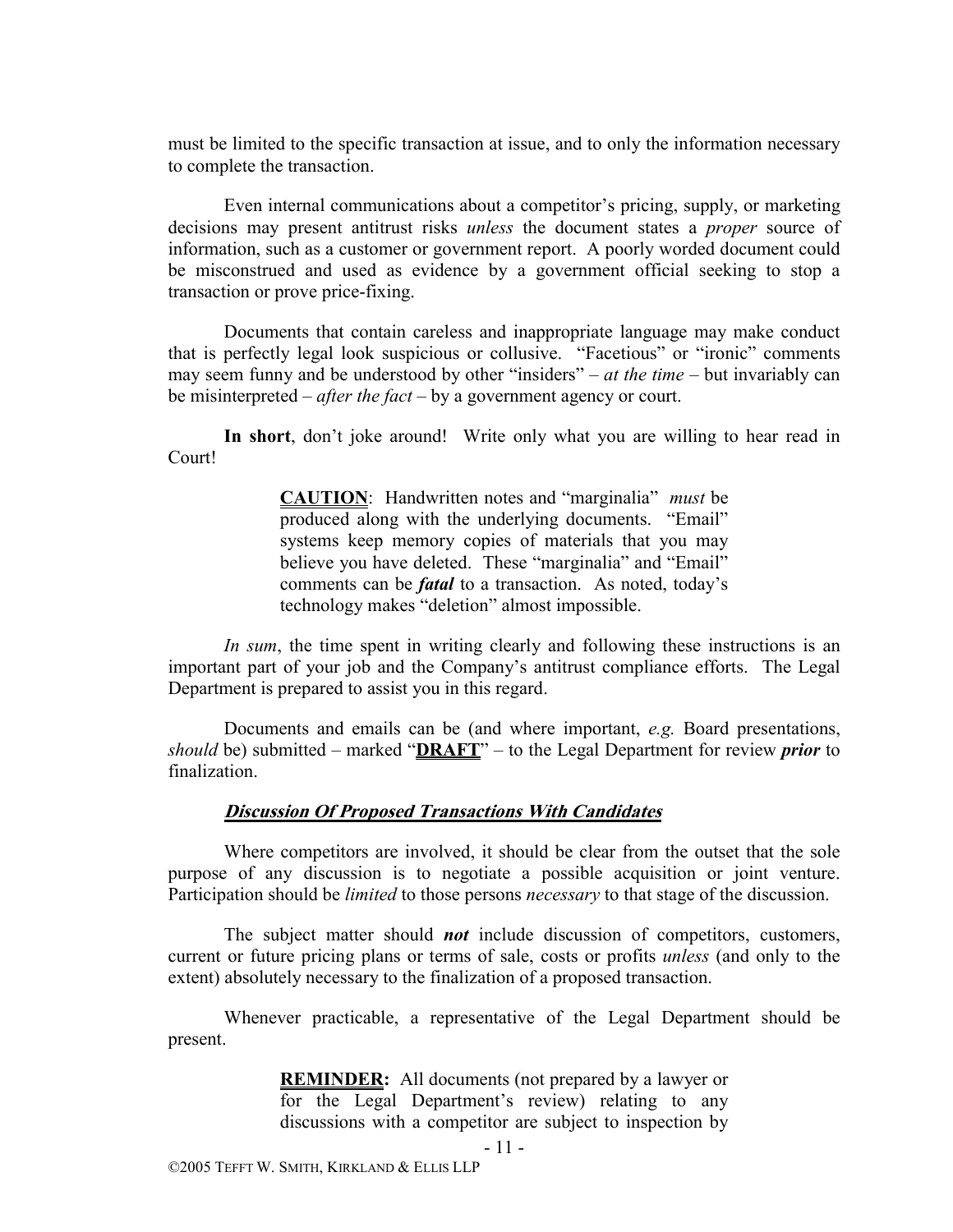government antitrust agencies in connection with any review of the transaction. (Just copying the Legal Department on a document does *not* make it "privileged.")

 Distribution of documents relating to discussions with candidates should be *limited*, to the same extent as that for any non-public information obtained from others.

#### **"Due Diligence" And Other Requests For Information**

Non-public information and documents should *not* be requested from (or provided to) a competitor, as part of "*due diligence"* or otherwise, without *prior* clearance from the Legal Department.

Non-public information and documents relating to *future* plans, current and projected prices, costs, and profits only should be sought to the extent directly necessary to a business analysis of a proposed acquisition or joint venture, and only *after* the Company's management and the Legal Department have determined that there is serious interest in the proposed transaction.

*Seller Beware!* Non-public Company materials of this type should only be provided to a competitor upon a *convincing demonstration of need* and with the recognition that, if a transaction is *not* consummated, the materials will be of significant competitive advantage to the recipient.

To mitigate the risk of improper use by a competitor of non-public information and documents, such materials should *only* be provided pursuant to a written undertaking restricting their use and disclosure. Such letters are available for your use from the Legal Department.

When the Company is the buyer, there should be a presumption *against* agreeing to a request from the seller for such sensitive non-public information.

Use of non-public material obtained from others should be *limited* to those analyses necessary to assess the wisdom of the proposed transaction. Disclosure should be *limited* to those persons directly participating in the analysis of whether to pursue the transaction (and only to the extent necessary for the individual's participation). Nonpublic information obtained from others should be kept in *separate* files. Records should be kept of those persons to whom the materials are distributed.

If a decision is made *not* to pursue a transaction, *all* copies of any non-public materials, and other documents relating to the analysis of the non-public information, should be collected and either returned to the providing party or destroyed. The Company should secure the return or destruction of all copies of any non-public materials it has provided to others, as well as other documents relating to the analysis of the nonpublic information.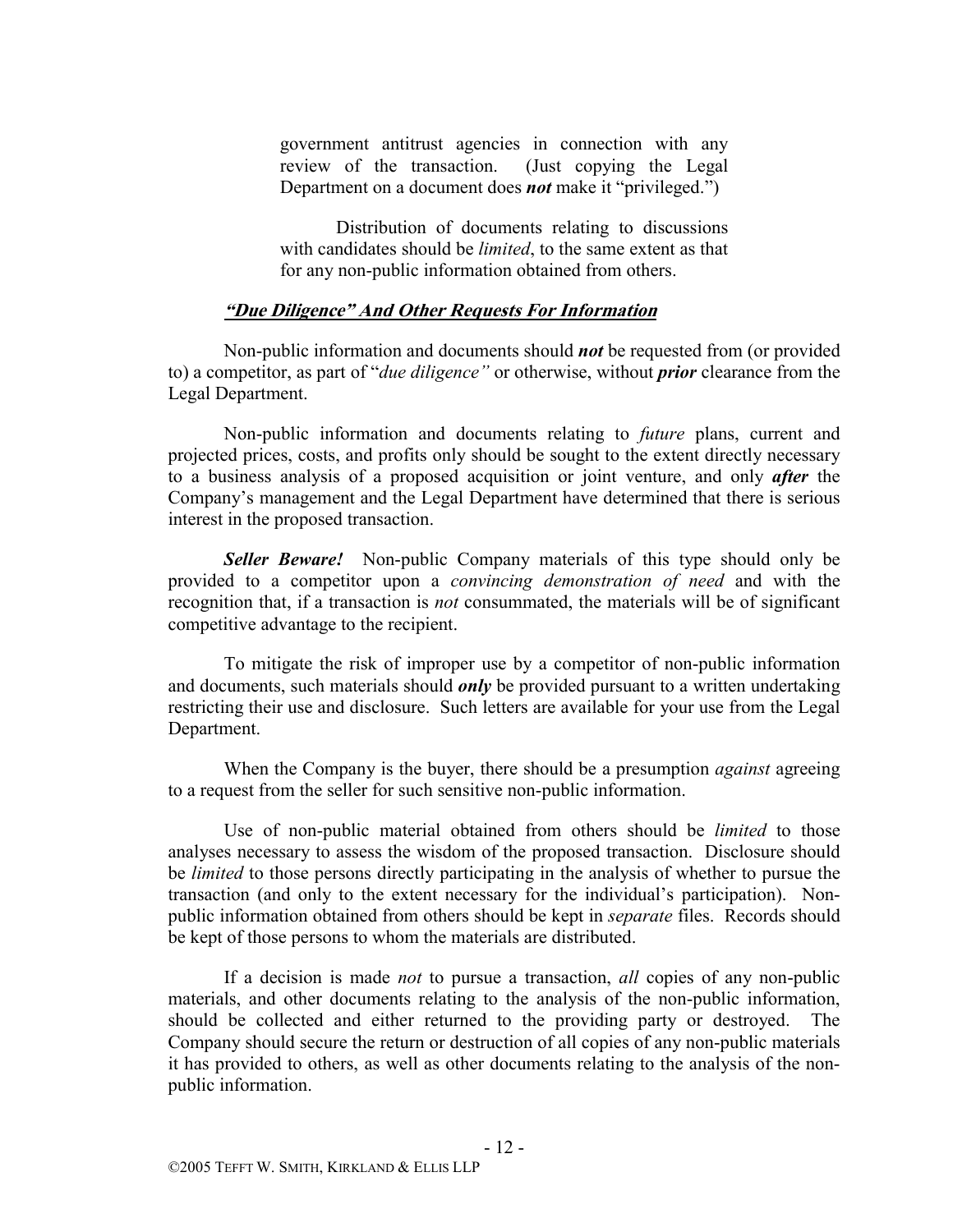Where initial due diligence has proceeded to the stage where the transaction appears desirable – **and likely –** consideration must be given to retaining one or more *independent* consultants to do the more detailed due diligence work on present and future profitability and the potential for future cost-savings that typically is required for the Company to make a "go/no go" decision. Such due diligence inquiries necessarily will require an understanding of current prices, customers, marketing plans, etc., which (as explained above) **can***not* be exchanged amongst competitors, without special protections.

> **CAUTION:** Such an *independent* consultant must be subject to a confidentiality pledge *not* to disclose any of the information received in the course of its due diligence work to the Company or the acquisition candidate.

Only generalized, qualitative judgments can be provided by the independent consultant which:

- *Do not* disclose specific current prices or future pricing plans;
- *Do not* disclose non-public customer relationships or future marketing plans;
- *Do not* disclose specific current costs or future cost saving plans;
- *Do not* disclose current output levels or future capacity utilization, expansion plans, or plans to idle production; and
- *Do not* disclose any other information that could be of use to the recipient in planning its own pricing or output decisions.

Any report received from an independent due diligence consultant should be used *solely* for purposes of the "go/no go" analysis. Distribution should be *limited* to those people necessary to that decision. If the transaction is not pursued, any such reports should be destroyed, absent prior approval from the Legal Department for some limited retention.

The hiring of any such independent due diligence consultant should be coordinated through the Legal Department. Whenever practicable, a representative of the Legal Department should be at any meetings where reports are being made by the consultant and should review a draft of any written report, *before* it is distributed.

# **INTEGRATION OF THE ACQUIRED COMPANY**

Once the deal is signed, parties are understandably eager to begin the process of integration planning to insure a smooth transition post-closing. There are antitrust risks in any such effort, which must be carefully managed with the help of the Legal Department to avoid what antitrust authorities object to and call "gun-jumping."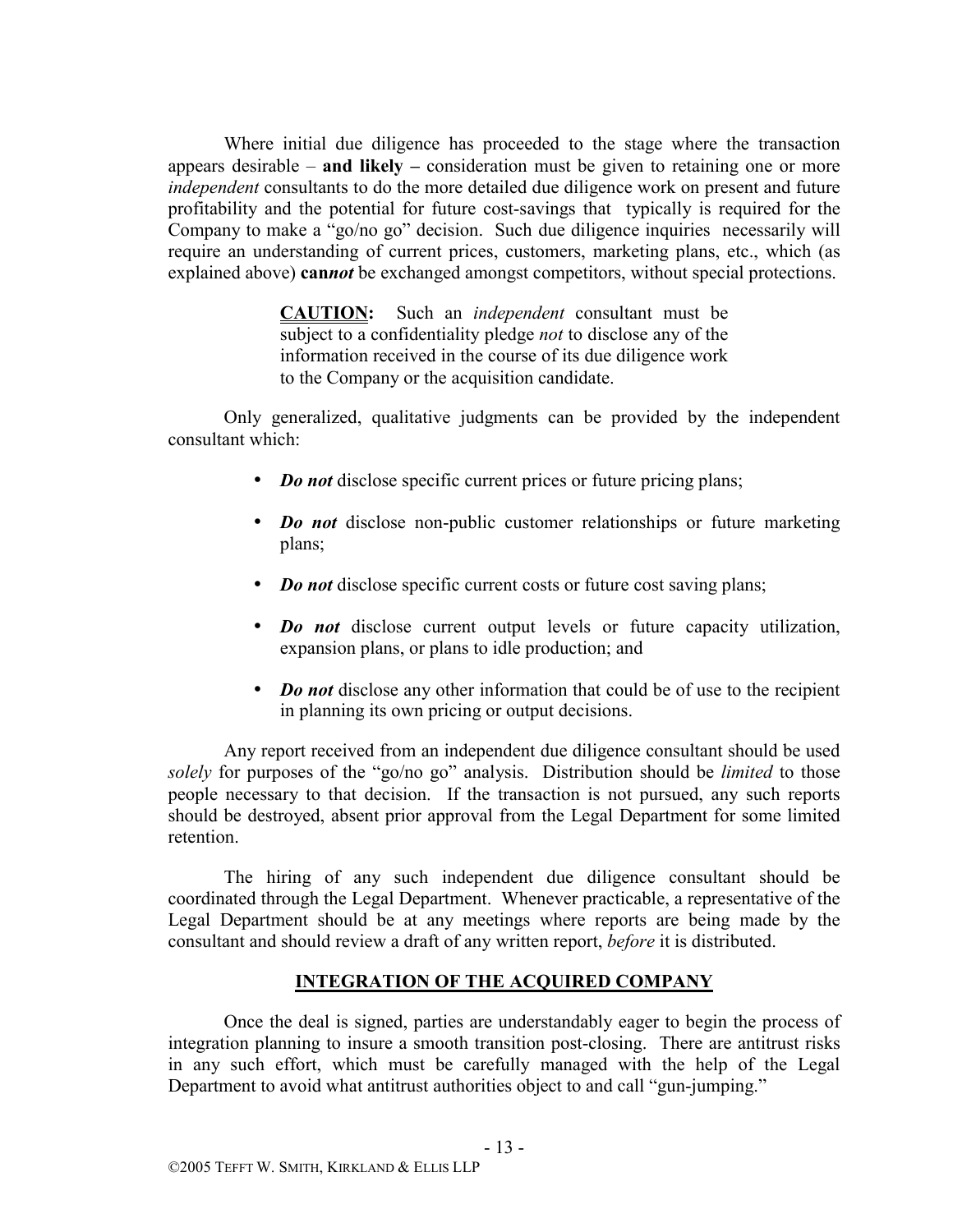Until all required government antitrust approvals are received and the deal is consummated, the parties must act like independent competitors. The Company can*not* control the business decisions of the acquisition partner.

There is *NO* exception under the antitrust laws simply because competing companies have agreed to a deal.

> **BOTTOM LINE:** Competitors *cannot* even appear to be coordinating any ongoing business activities – especially the pricing, marketing, selling or development of any product or service in which they compete – until *all* antitrust approvals are received and the deal is closed.

In a recent action, the U.S. antitrust authorities challenged a requirement that the acquisition partner seek the Buyer's prior approval before extending certain customer discounts and standard contract terms. The government sought disgorgement of all the profits from the business! The matter was settled, but at great expense.

This means the Company *may not* limit the acquisition candidate's ability to conduct its business in the ordinary course prior to closing. The company *may not* dictate the acquisition partner's prices and terms of trade to be offered to its customers; *may not* seek to influence the acquisition partner's sales or marketing strategies, its output decisions, geographic expansion, new product introductions, research and development, advertising or limit its participation in business development opportunities.

The Company and the acquisition partner *may not* hold themselves out to customers or suppliers as a combined entity, and *may not* cooperate with each other on sales efforts. Prices, sales terms, customers, and sales territories *must not* be agreed upon prior to closing. Legal counsel should be involved in determining whether the parties should initiate any joint meetings with customers and what the parameters of any such meetings should be.

The Company *may* prohibit the acquisition partner from taking actions outside of the ordinary course of business, prior to closing to ensure that the Company obtains the assets it agreed to acquire.

The Company must be careful, however, not to "cross the line" into the day-today management and operation of an acquisition partner. The fact that the merger agreement includes such an "ordinary course of business" provision does *not* justify the Company's pre-closing involvement in the day-to-day activities of Target, *i.e.*, "gunjumping."

#### **Unilateral Post-Closing Planning Activities**

The Company *can* make *unilateral* decisions regarding the future of the combined businesses and do what is necessary internally to carry out those decisions. It is permissible to plan how and from whom the merged entity will procure supplies to use in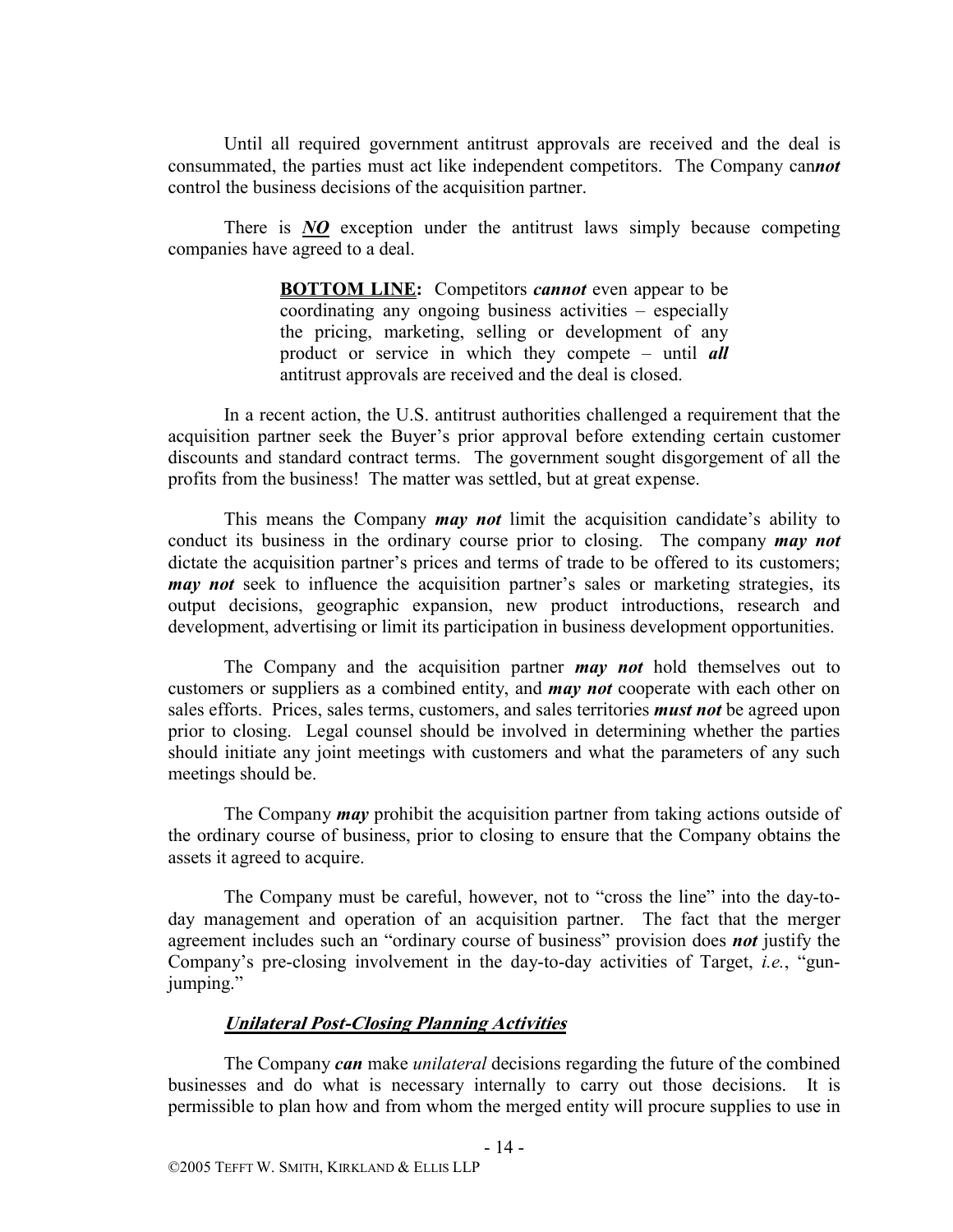its manufacturing process and how the merged entity will be staffed during the transition period and after closing.

The Company *can* request data from the acquisition partner to assist in the integration of the businesses post-closing. The following information can be shared without substantial legal:

- balance sheet and other financial data, including current and projected sales, revenues, costs, and profits by broad product categories, and tax returns;
- lists and descriptions of current products, manufacturing and distribution assets, distribution, and general business activities;
- information regarding IT and data processing systems;
- general information regarding existing joint ventures or similar relationships with third parties (giving due consideration to confidentiality obligations to third parties);
- information regarding operations, management, and personnel;
- information regarding pending legal claims against the company;
- information regarding environmental risks; and
- information in the public domain or of a type that is regularly or usually disclosed to third parties such as stock analysts.

Other, more competitively-sensitive information should *only* be sought and exchanged if there is a self-evident, deal-related reason for doing so, and *only* with *prior*  Legal Department approval. Even then, as in the case of due diligence efforts, steps should be taken to ensure that the information is only seen by a limited group of people working on the deal and is *not* used in any ongoing (i.e., pre-closing) Company business efforts.

If competitively sensitive information is exchanged, it should flow from the acquisition partner to the Company, and not vice versa.

The following information should be considered "competitively sensitive" and should *not* be sought from the acquisition partner, without *prior* Legal Department approval and the implementation of appropriate safeguards:

- current or planned prices, non-public price lists, internal pricing strategies, or information on customer-specific rebates, discounts, or other terms of sale;
- detailed information regarding pending bids or customer or supplier contract proposals;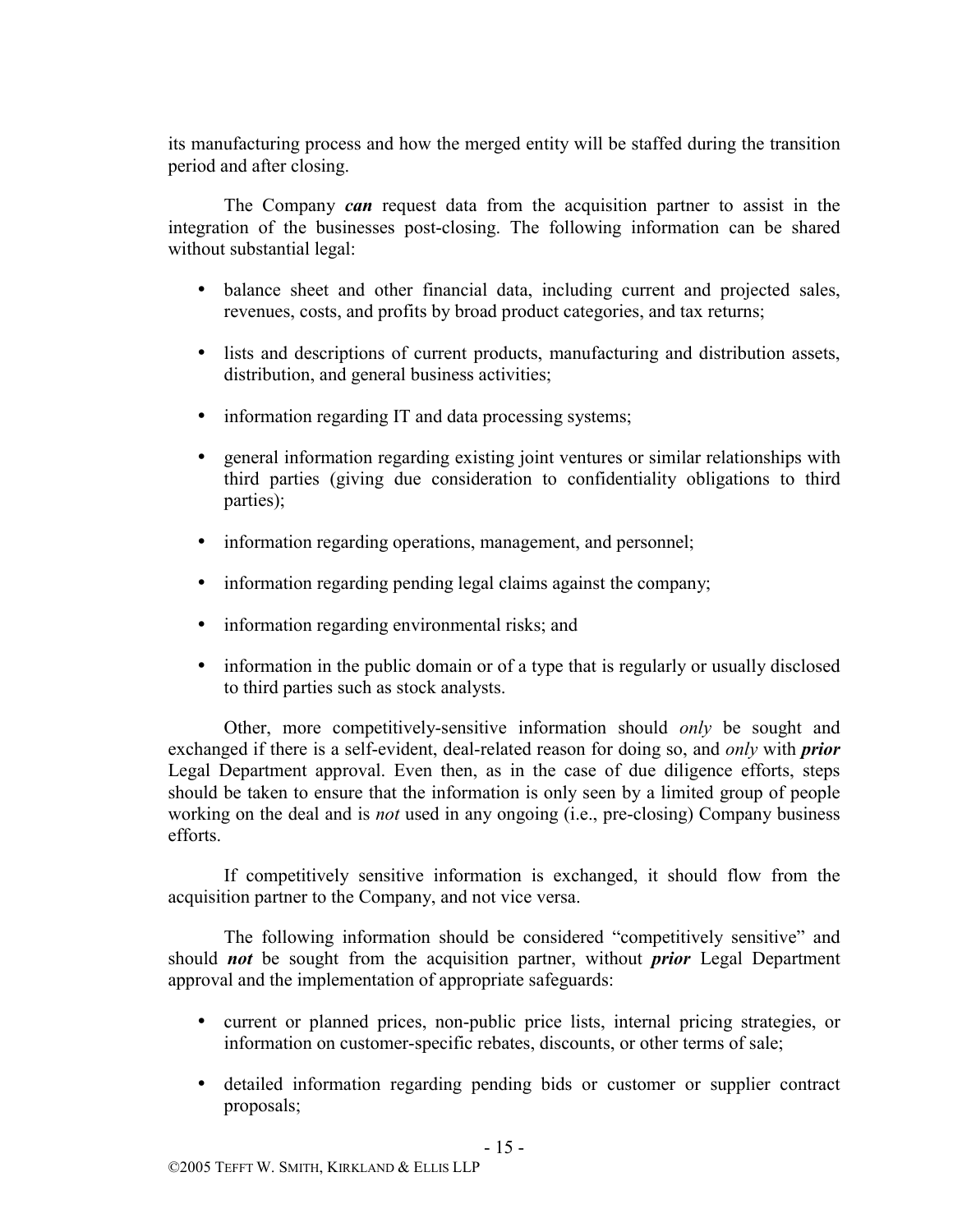- current or future acquisition partner business plans, marketing plans, or bidding strategies;
- customer lists by name, or detailed sales figures listed by named customer, (although seeking acquisition partner sales data by customer without providing names of the customers (e.g., "customer A, customer B", etc. is permissible if there are more than 15 customers on the list);
- executed and current customer and supplier contracts or terms of trade (form contracts may be obtained and contracts with pricing/deal terms redacted may be permissible on a case-by-case basis);
- detailed cost information on an individual product or SKU basis;
- projected profit margins on an individual product or SKU bases (historical figures are permissible).

There are many activities that are necessary to the successful integration of an acquisition partner. So long as these guidelines are followed, the Parties may plan for the integration – *jointly* as well as independently.

# **Transition Teams**

It is important to recognize that joint activities must be carried out for the *right*  purpose, by the *right* people. The only proper purpose is for the integration and efficient operation of the merged entity; *not* for immediate use in the Parties' ongoing independent businesses.

To that end, the Parties can establish "Transition Teams." Only members of the respective Transition Teams should meet to discuss the post-closing integration and joint operational issues. The members of the Transition Teams should be from the strategic, not the operating side, of the business.

Transition teams may exchange certain proprietary information, *but* only after *prior* approval by the Legal Department and only to the extent necessary for the integration and efficient operation of the merged entity after the closing. The Transition Teams must agree to maintain the confidentiality of any competitively sensitive information that they exchange, and not to use that information in the operation of their separate businesses.

Non-public information received by Transition Team members may *not* be disclosed to others within the Company or the acquisition partner who could use it for marketing, procurement, or any other competitive purpose. Those involved in transition planning should remain aware at all times that information used in integration planning cannot be disclosed outside the transition planning group.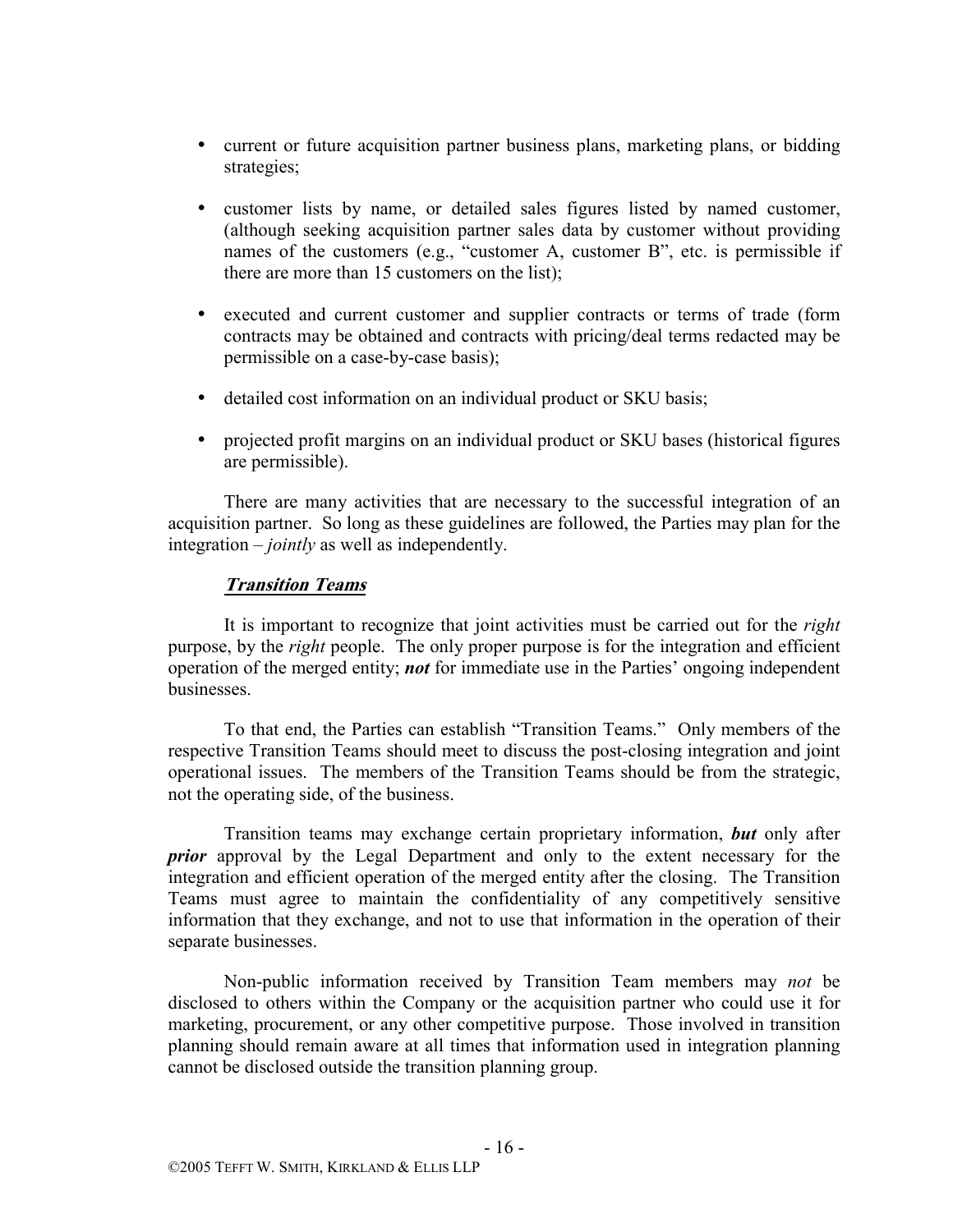Transition teams may develop plans and procedures for the organization and operation of the merged entity and the integration of those operations that will be conducted jointly, *provided* that such plans will not result in actual implementation *prior*  to closing.

To advance the process, an *independent* third party (management consulting, accounting, investment bank, economic or other firm – experienced in the industry) can be used to collect, aggregate, and analyze even the most competitively sensitive information from the merging parties for use *after* closing.

In addition to assisting in the post-closing integration effort, it is often desirable to retain an independent third-party consultant in order to make informed estimates of the cost-saving and efficiencies that are likely to result from the integration of the businesses. As discussed herein, such informed estimates of the nature of the "synergies" and "efficiencies" to be realized from a transaction can be useful in helping to persuade government antitrust authorities to clear or approve the deal.

The more detailed the presentation – including the bases for the quantification – the more credible it will be to the antitrust agencies. However, as noted earlier in connection with independent consultant due diligence reports, the Parties' (business persons should only received generalized, qualitative reports, with top-line quantifications of the value of the synergies expected to be realized by the combination of the businesses. (The detailed report can, however, be provided to the Legal Department and any outside lawyers they have retained to assist in obtaining the required government approvals and clearances.)

# **Integration Do's and Don'ts**

The following is a list of conduct that is *not* appropriate prior to receipt of the necessary government approvals and clearances and until after closing:

- *DON'T* co-mingle the assets of the Parties that will be consolidated
- *DON'T* engage in joint purchasing that you would not engage in as independent companies
- *DON'T* exchange current or future price lists, customer lists, and marketing plans regarding competing products, **except – with** *prior* **Legal Department approval – through an independent third party consultant**
- *DON'T* bid jointly on projects, or jointly solicit customers, or even discuss each other's bids regarding competing products at any time
- *DON'T* sit in on the other Party's corporate meetings or set up a regular exchange of information except as provided for by these guidelines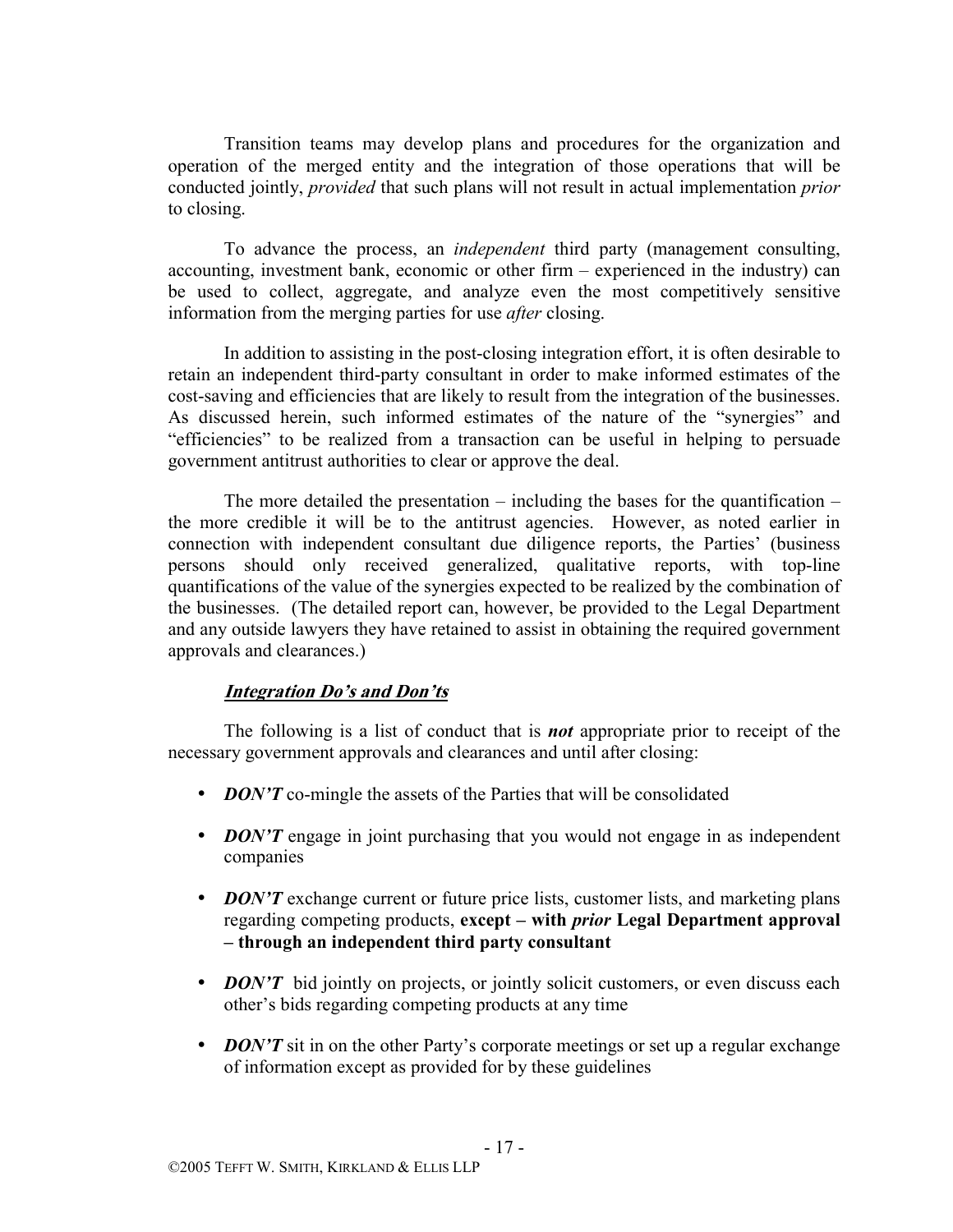• *DON'T* consolidate or coordinate any activity prior to closing without advance approval of the Legal Department.

Bearing in mind the general principles explained above,

- *DO* continue to compete vigorously with all market competitors, including the Company's acquisition partner
- *DO* continue to make independent decisions that are in the Company's best interests
- *DO* check with the Legal Department *before* you undertake any conduct you consider questionable under the antitrust laws or these guidelines
- *DO* use independent third parties (economists, consultants, and accountants) to evaluate competitively sensitive information whenever necessary for integration planning.

Once the deal has been consummated, the Company is free to coordinate *all*  business activities, including pricing, even if the companies are operated as separate subsidiaries.

> **NOTE**: if the Company owns *less than 100%* of the acquired entity, precautions must be taken and any coordination of the business activities, particularly pricing, **must** be discussed with and approved by the Legal Department because – depending on the level of ownership and the nature of the minority ownership – the "subsidiary" may still be considered a "competitor" for purposes of the antitrust prohibitions on price-fixing.

# **GOVERNMENT CLEARANCE OF PROPOSED TRANSACTIONS**

Various laws in the U.S., the E.U., and in most other countries require that the respective governments be provided with *advance notice* of most proposed acquisitions and other transactions.

This is designed to allow the U.S. and other government antitrust and competition authorities to review the likely competitive effects *before* transactions are consummated. In the U.S., the government can seek a court order to stop a proposed transaction before it is consummated. Elsewhere, government approval typically is required before consummation is permissible.

In connection with an antitrust review, the U.S., the E.U., or other governments may ask for additional information and documents (and request to interview Company personnel) about the proposed transaction. They also are likely to seek to interview customers, suppliers, and competitors about their views on the future competitive effects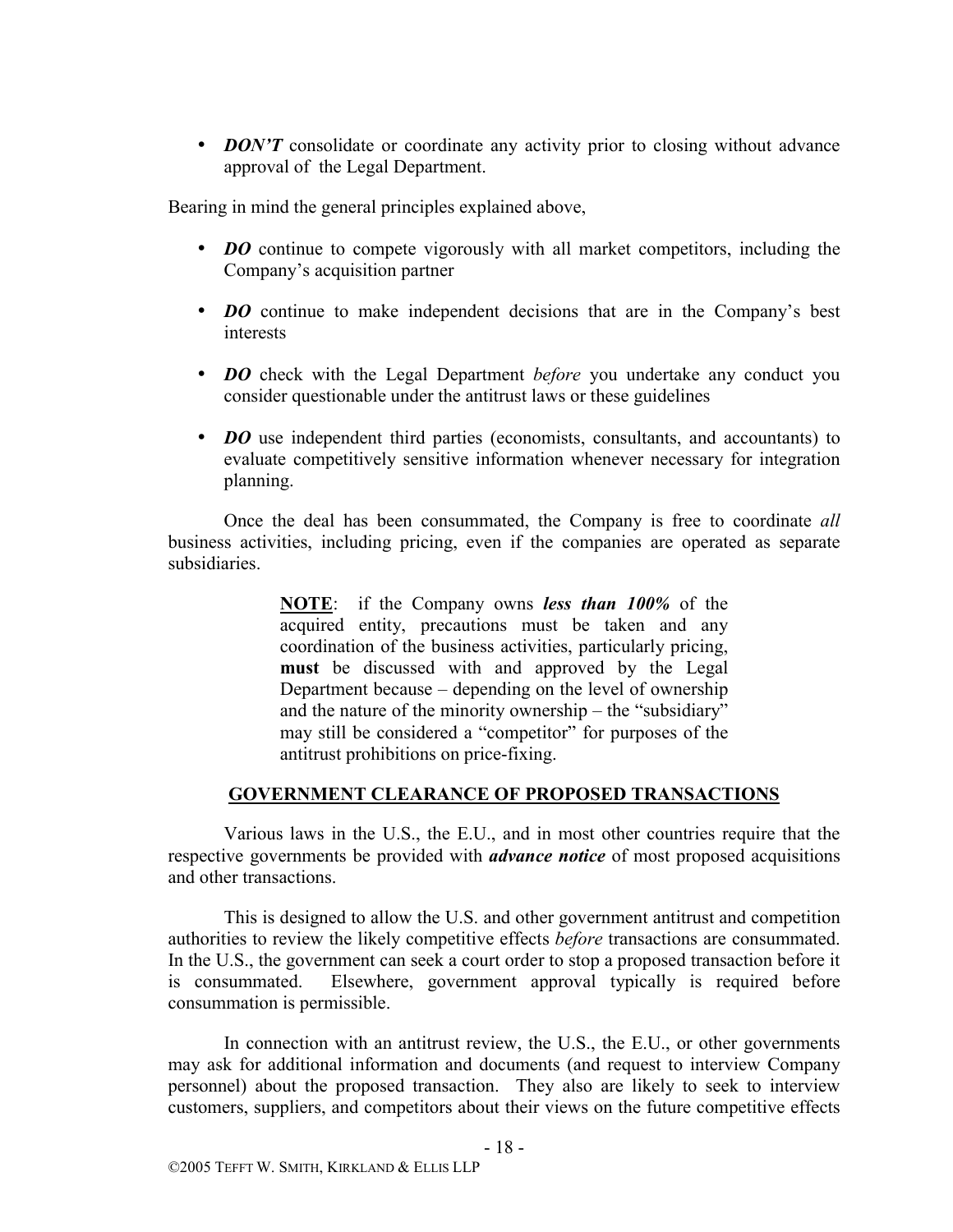of the proposed transaction, even where the proposed transaction has not been publicly announced. Thus, it is often difficult to keep secret the fact of a proposed acquisition or other transaction prior to obtaining government clearance for consummation.

An acquisition or joint venture cannot be consummated until *after* a government's request for information and documents has been satisfied. As a consequence, the Legal Department may be required to seek your assistance – on an expedited basis – to provide substantial volumes of documents, information and overall assistance, in order to assure that the Company is in the best position to close a proposed transaction as rapidly as practicable.

**All** documents generated in considering a potential transaction will be called for and must be produced. Failure to produce relevant documentation can result in serious consequences even after a transaction is consummated. The government has sought *disgorgement of profits* after discovering that documents were withheld from production during an investigation. At a minimum the government can impose *multi-million dollar fines* for failure to comply with reporting requirements.

In light of the considerable expense, risk of delay and, therefore, damage to the business from a prolonged review by the U.S., E.U., or some other government, it may be preferable to mitigate any concerns the government may reasonably express.

For example, governments have cleared a number of substantial transactions between horizontal competitors, operating in the same or related lines of business, after the acquiring company has agreed to certain limitations on the use of the assets involved, the spin-off of certain assets, or the licensing of technology or trade names. Certain joint ventures among competitors have been approved on the basis of agreements to limit the scope or duration of the joint venture, or the agreement to implement certain procedural safeguards relating to communications between the partners about prices, output, customers, etc.

To the extent an antitrust authority expresses concerns that are deemed unwarranted or that cannot feasibly be resolved (and there remains a desire to pursue the transaction), the Legal Department will work with you to try to secure court or other approval for the consummation of the proposed transaction. The recent trend of the law has been favorable to allowing mergers and other transactions to close despite government objections.

That said, government acquisition investigations and litigation can be expensive, require commitment of substantial management time, and result in significant delay to the consummation of the transaction.

Key issues of inquiry in any government investigation or litigation are:

- How do *customers* react to the transaction?
- What are the *likely effects* of the transaction on prices and output?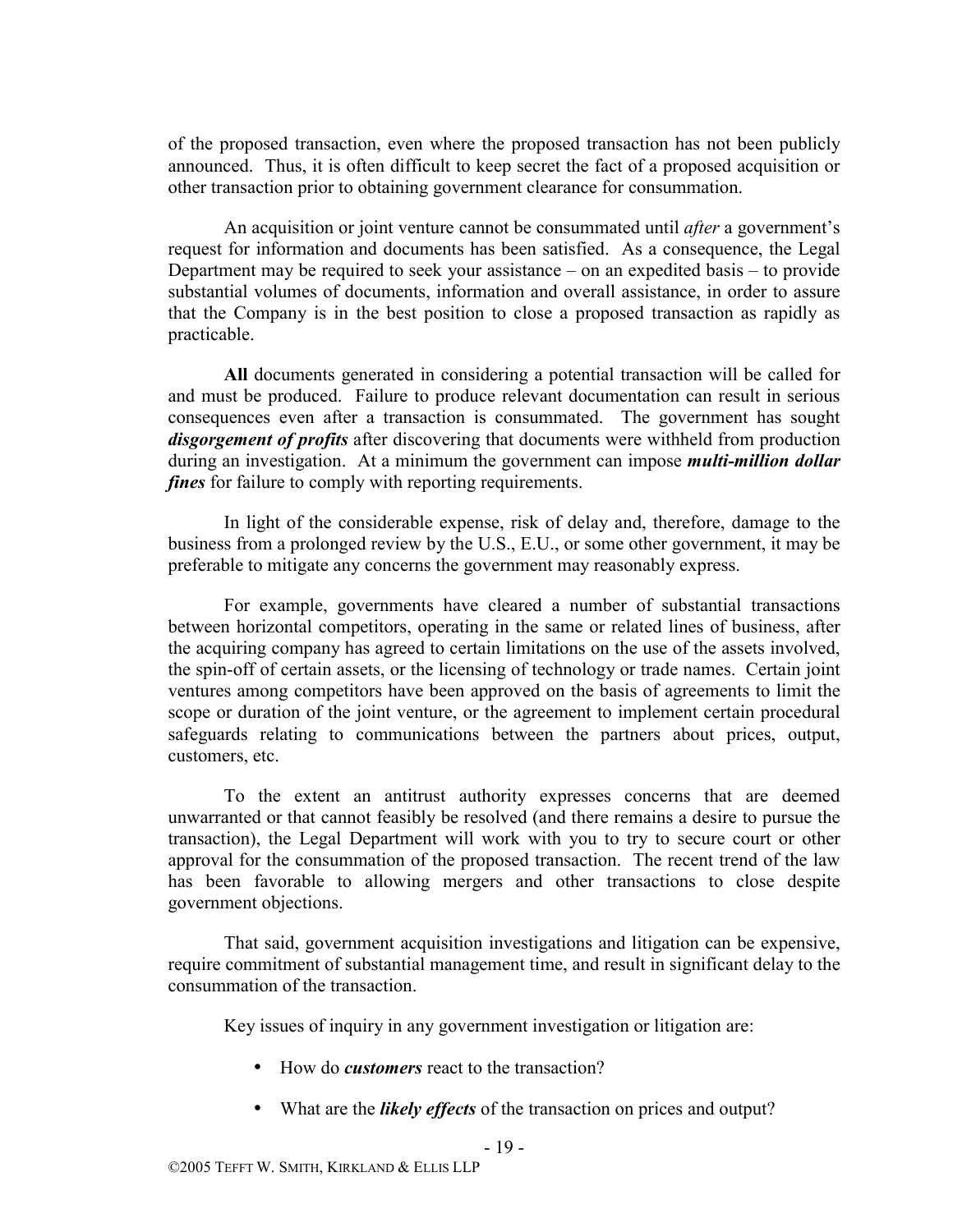- What do customers say (what can you say) as to why post-merger the Company will *not* be able to *increase prices* (even 5-10%) in any product category, to any class of customers?
- Who are the *closest competitors*?
- What products are *substitutes*?
- What producers can rapidly *expand production* of the product or enter the market and start selling the product?
- What are the likely *pro-competitive benefits* of the transaction in reducing costs, enhancing efficiencies in producing or marketing products or services, research and development?
- What are the plans for *passing on to consumers* any cost-savings (*e.g.*, by reducing prices, investing in new capacity or products or services)?
- What does the *financial community* expect will be the results of the transaction on prices, supply, innovation?
- *Why does the Company want to do this deal*?
	- It is *not* to pre-empt a competitor from acquiring the target or any of its assets!
- Who (*e.g.* competitors, suppliers, unions) is likely to *complain* to the government about the transaction and why?

**NOTE:** If an individual representing any U.S., E.U., or foreign government agency (or any actual or potential private litigant) contacts you, such individual should be treated with courtesy, *but* no information or documents should be disclosed at that time. The Legal Department should be contacted *immediately*.

# **CALL THE LEGAL DEPARTMENT**

Compliance with the antitrust laws is *your* responsibility.

The Legal Department is dedicated to working with you to protect you and the Company by helping you to achieve your legitimate business objectives while complying with the law. The Legal Department can be helpful only if it is allowed to be involved. Thus, if you have *any* questions – especially when contacts with competitors are involved – call the Legal Department and indicate that you have an antitrust compliance question.